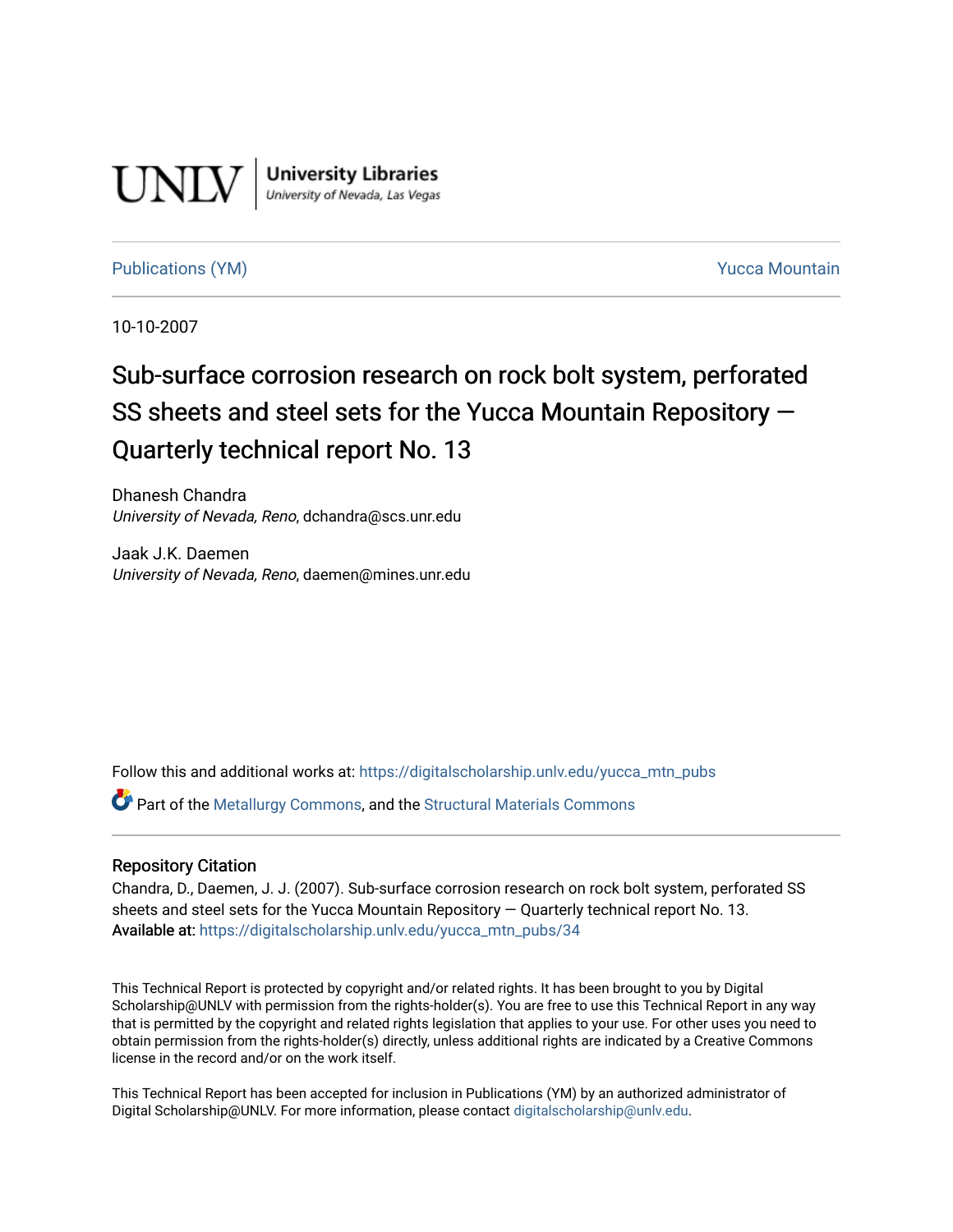

*Sub-surface Corrosion Research on Rock Bolt System, Perforated SS Sheets and Steel Sets for the Yucca Mountain Repository*

# *Quarterly Technical Report No. 13 (submitted during 4<sup>th</sup> Quarter of FY 2007)*

*Start Date of this Quarter, July 1, 2006 to September 30, 2007* 

Task No: ORD-FY04-019 and Document No: SIP-UNR-040

Prepared for U.S. DOE/UCCSN Cooperative Agreement Number DE-FC28-04RW12232

*-submitted to-*

*United States Department of Energy Office of Civilian Defense Radioactive Waste Management Yucca Mountain Project 1551 Hillshire Drive, Suite A Las Vegas NV 89134-6321* 

*and* 

*Harry Reid Center University of Nevada, Las Vegas 4505 Maryland Parkway Las Vegas Nevada 89154-4009* 

-submitted by-

Dhanesh Chandra, PI (Corrosion Team Leader) and Jaak Daemen (Co-PI)

Through Chemical and Metallurgical Engineering Department Metallurgical and Materials Engineering Mail Stop 388 1664 N. Virginia Street College of Engineering University of Nevada, Reno Reno NV 89557

October 10, 2007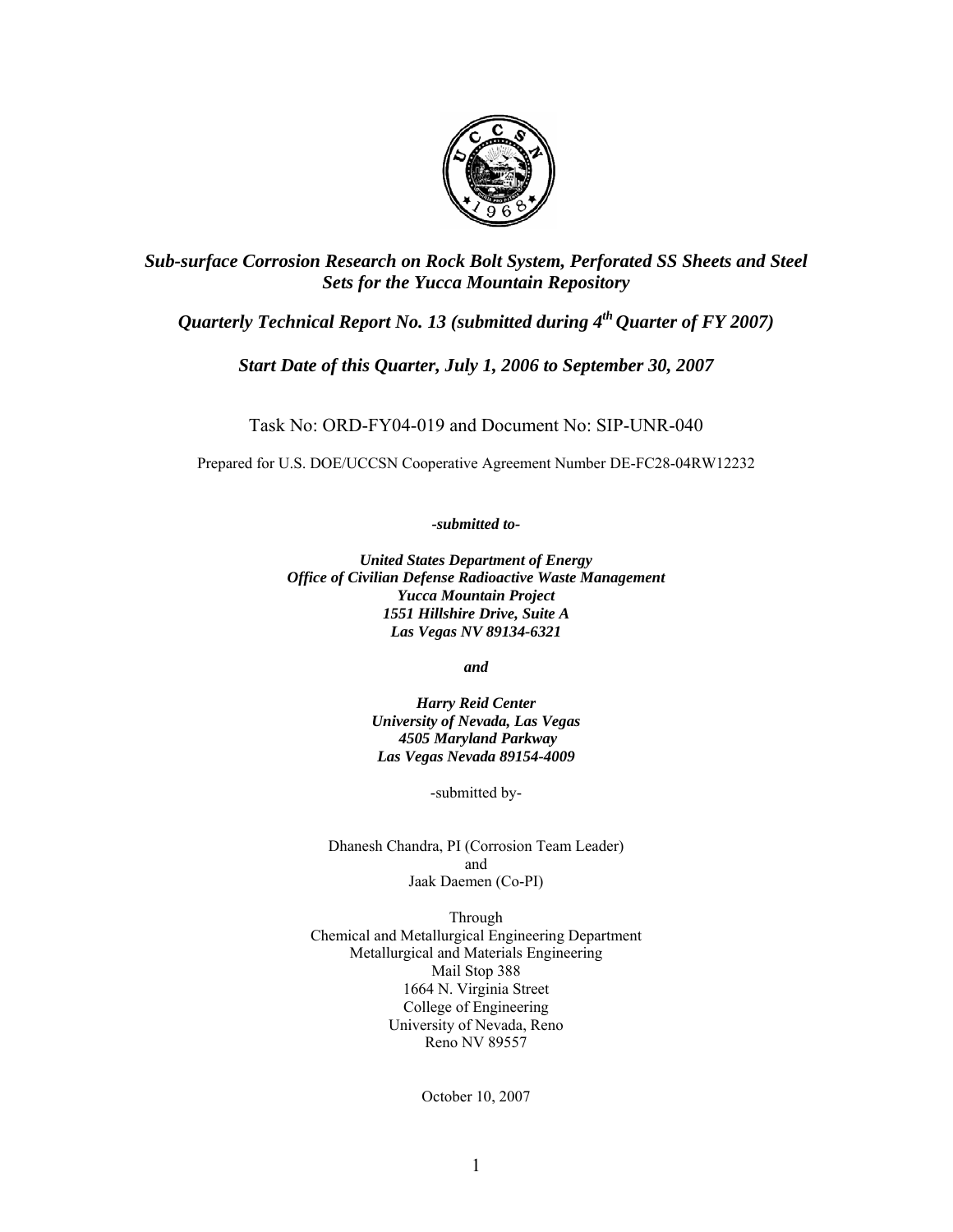#### *DOE Technical Representative, Jaime Gonzalez and Raul Rebak, LLNL Lab. Partner Quarterly Technical Progress Report 7/1/07 to 9/30/07*

#### **I. Statement of Work**

The objective of this task is to conduct corrosion related research and predict the durability of SS-46, Mn-24, and AISI 4340 steel for Bernold shields or rock bolts. The importance of these results is that we have used the Yucca Mountain water chemistry (furnished by the DOE) as an electrolyte for conducting corrosion experiments on rock bolts and other materials. During this period, we used potentiodynamic and EIS tests to obtain corrosion rates. We present the results of potentiodynamic polarization for steels to identify potential corrosion inhibitors (SIP-UNR-040).

#### *General Statements*

Commonly available steels may be used to manufacture rock bolts used in underground applications such as tunnels for YM project. They are generally designed for high strength, but perhaps not so much emphasis is made on the corrosion aspects. We have performed corrosion tests on commercial rock bolts, such as AISI 4340 steel. This material may be potentially used for rock bolts of different types, and related materials for ground support of the repository. In this report No.13, corrosion rates were determined using potentiodynamic polarization method at different temperatures in different solutions using sodium bicarbonate and/or sodium silicate in both pure water and simulated seawater under deaerated conditions  $25^{\circ}$ C and  $45^{\circ}$ C.

#### *Progress for the Period 7/1/07 to 9/30/07 on rock bolt materials*

Subtask 1: Selection of New High-Strength Low-Alloy Steels, Stainless Steels for Rock Bolts, Steel Sets and Perforated Roof supports. In this report we show AISI 4340 steel results.

- Subtask 2: Electrochemical tests to evaluate corrosion rate and possible corrosion mechanisms on AISI 4340 steel.
- Subtask 6: Thermogravimetric (TGA) analysis of *Swellex* Mn-24, SS-46 steels and new work on Alloy 22 (just starting) for reliability tests at different temperatures - work in progress

#### **II. Introduction**

This report shows the work done for this period in accordance to cooperative agreement of University of Nevada system for the Task 019 *"Subsurface Corrosion Research on Rock Bolt System, Perforated SS Sheets and Steel Sets for the Yucca Mountain Repository"*, the overall objective of which is to conduct corrosion research and predict the durability of rock-bolts and other underground metallic roof supports. We are performing oxidation tests using Thermogravimetric Analyzer (TGA), and Potentiodynamic and immersion tests to determine the corrosion rates of rock bolts.

In this quarter:

- $\triangleright$  Potentiodynamic tests were performed to determine corrosion rates (CR) of 4340 Steel in pure water and simulated seawater using sodium bicarbonate and/or sodium silicate as electrolyte(s) at 25°C and 45°C under deaerated conditions.
- ¾ Oxidation studies were performed on *Swellex* Mn-24 and SS-46 steels using TGA to determine the oxidation kinetics of these steels at high temperatures - manuscript in preparation.

#### **III. Results and Discussion**

#### *3.1 Corrosion Rates of AISI 4340 Steel*

#### *3.1.1 Introduction*

Potentiodynamic scans of AISI 4340 steel were performed in solutions of sodium silicate ( $Na<sub>2</sub>SiO<sub>3</sub>$ ) and/or sodium bicarbonate (NaHCO<sub>3</sub>), in both pure water and simulated seawater (3.5 wt.% NaCl solution) at 25°C and 45°C under a continuous purge of nitrogen gas. These potentiodynamic tests build on the experiments presented in the previous quarterly report. Further tests at higher temperatures will be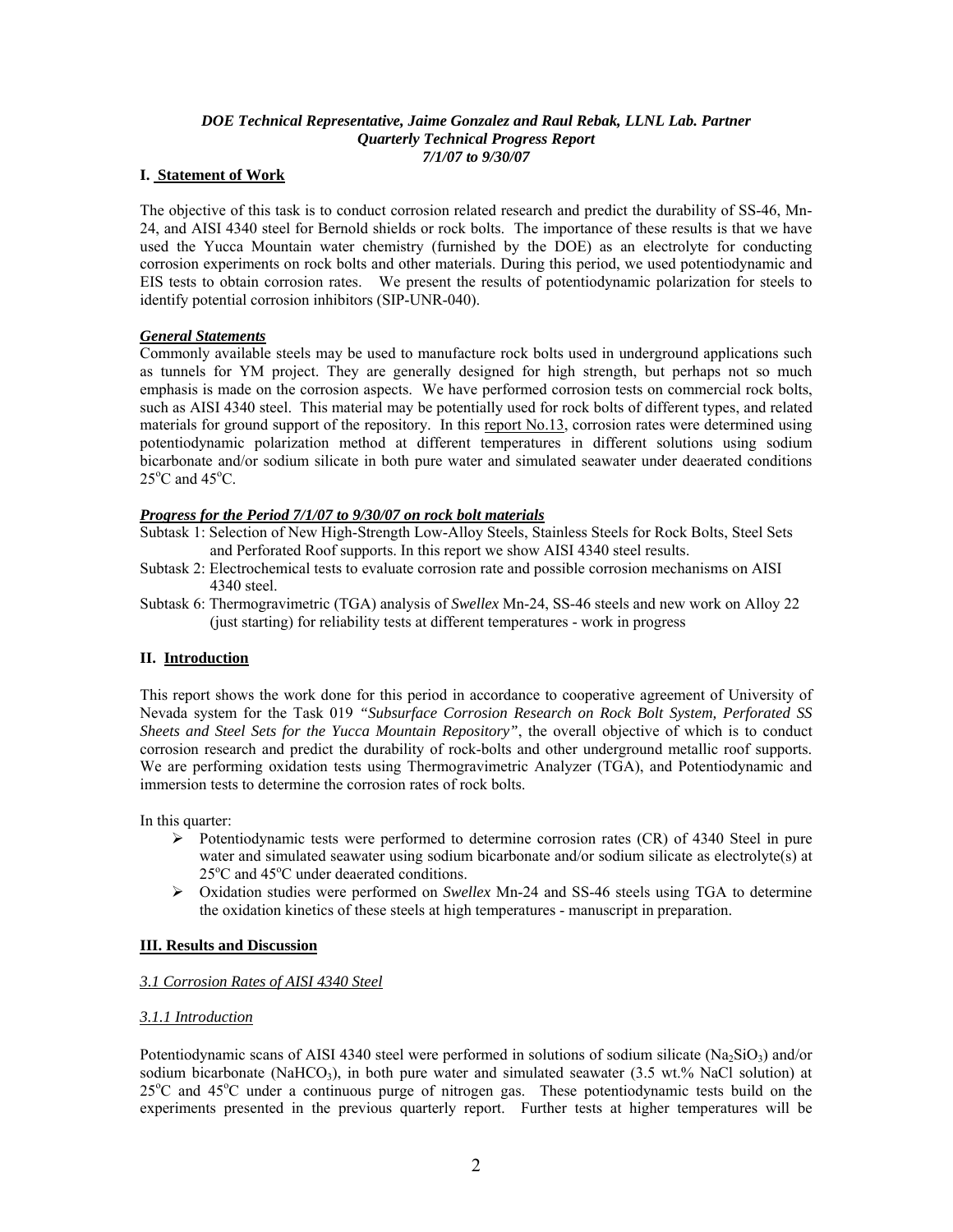performed to determine their passivity ranges in different solutions containing sodium silicate and/or sodium bicarbonate. Then, fresh electrochemical corrosion samples and immersion corrosion coupons will be soaked in these solutions for a period of time, immersed in Yucca Mountain solutions, and run using potentiodynamic polarization and immersion corrosion tests to determine their suitability as corrosion inhibitors for 4340 steel. These results can then be compared to the original amounts of silicate and bicarbonate already present in the naturally-occurring Yucca Mountain solution to determine their potential inhibition to corrosion and their associated long-term effects. Table 3.1.1 shows the individual chemicals of the Yucca Mountain solution that is currently being used to simulate conditions inside the repository, along with their equivalent weights and molarities, for reference.

| N <sub>0</sub> | <b>CHEMICALS</b>                                          | Weight $(mg/L)$ | Molarity (moles/L)    |
|----------------|-----------------------------------------------------------|-----------------|-----------------------|
|                | Magnesium sulfate ( $MgSO_4$ <sup>-7H<sub>2</sub>O)</sup> | 50              | $2.03 \times 10^{-4}$ |
|                | Magnesium chloride ( $MgCl_2 \cdot 6H_2O$ )               | 100             | $4.92 \times 10^{-4}$ |
|                | Calcium chloride $(CaCl2·2H2O)$                           | 196             | $1.33 \times 10^{-3}$ |
| $\overline{4}$ | Calcium sulfate $(CaSO_4.2H_2O)$                          | 210             | $1.22 \times 10^{-3}$ |
|                | Potassium Bicarbonate ( $KHCO3$ )                         | 50              | $4.99 \times 10^{-4}$ |
| 6              | Sodium Bicarbonate (NaHCO <sub>3</sub> )                  | <b>200</b>      | $2.38 \times 10^{-3}$ |
|                | Sodium Silicate ( $Na2SiO3·9H2O$ )                        | 210             | $7.39 \times 10^{-4}$ |
| 8              | Sodium Fluoride (NaF)                                     |                 | $4.76 \times 10^{-5}$ |

Table 3.1.1. Simulated YM water composition for 1X concentration per Liter.

#### *3.1.2 Experimental*

#### *Electrochemical Tests*

The electrochemical tests were performed using, quality-assured, commercially-available AISI 4340 steel. The chemical composition was analyzed by  $LT^{[1]}$  and is given in the 10<sup>th</sup> quarterly report. Disc-shaped test specimens approximately 0.25" thick were professionally cut and machined locally. The test specimens were mounted in epoxy with  $\sim$ 1.2 cm<sup>2</sup> surface area. An electrical connection wire was spot welded to the back of the steel specimen. Before the experiment, the sample was polished with 240 grit and 600 grit SiC emery papers and washed with deionized/distilled water before inserting them into the cell for electrochemical testing.

All the electrochemical experiments were conducted in a typical 1 liter Pyrex glass flask covered with a polytetrafluoroethylene lid (please see Quarterly report No. 5 for the photos and description of the apparatus). The reference electrode was a saturated silver/silver chloride  $(Ag/AgCl)$  electrode, which has a potential of 199mV more positive than the standard hydrogen potential. Continuously purged nitrogen gas in the sealed cell maintained constant pressure above the solution. A fritted glass capillary was used for continuous deaeration of the solution throughout the experiment at the rate of  $\sim 100$  milliliters per minute (ml/min) using a flow meter. An electrically-heated water bath surrounded the test cell and maintained the temperature of the solution. The specimen was inserted into the electrolyte-filled cell and nitrogen was continuously purged for a minimum of 60 minutes, or until the steady-state open circuit potential was reached. The potentiodynamic tests were carried out at a scan rate of 0.2mV/sec using a commerciallyavailable potentiostat.

All electrolyte solutions were prepared by mixing sodium silicate  $(Na_2SiO_3)$ , sodium bicarbonate  $(NaHCO<sub>3</sub>)$  and/or sodium chloride (NaCl) in distilled, de-ionized water at room temperature. After adding the salt(s) to the de-ionized water, the solution was stirred until fully dissolved. If any excess or undissolved salts precipitated out from the solution at the bottom of the flask, the solution was filtered before use. The pH of the solution was measured before and after each experimental run.<sup>[2]</sup>

The corrosion rate was calculated by following ASTM G59-97<sup>[3]</sup> and ASTM G102-89<sup>[4]</sup> procedures. During calculations, the polarization resistance  $(R_p)$  of the solution was neglected because it was shown by  $Yilmaz^{[5]}$  that the electrolyte concentration was negligible. Tafel constants for both anodic and cathodic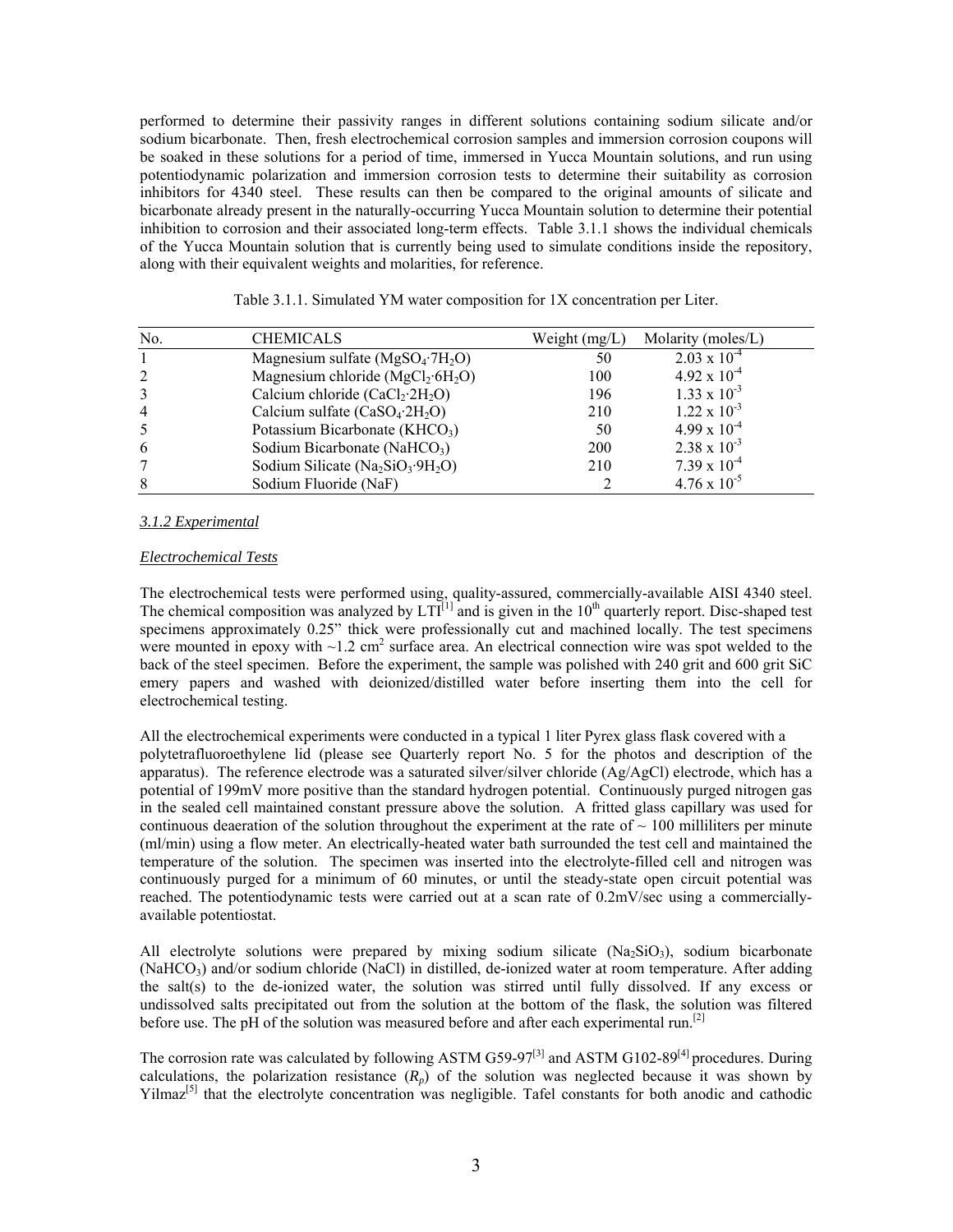reactions are assumed to be constant  $(0.12 \text{V/decade})^{[6]}$  From the polarization resistance  $(R_p)$  value, the corrosion current density was calculated using equation 3.1, where  $K_1 = 3.27 \times 10^{-3}$  mm·g/ $\mu$ A·cm·year,  $I_{corr}$  $= \mu A/cm^2$ ,  $\rho = 7.87$  g/cm<sup>3</sup> and  $EW = 27.95$  gm/equivalent.<sup>[4]</sup>

$$
CR = K_1 \frac{I_{corr}}{\rho} EW \tag{3.1}
$$

*3.1.3 Results*

#### *Electrochemical Polarization & Passivity – 25<sup>o</sup>C*

In this report, we show additional work on the passivation of AISI 4340 steel. Figures  $3.1.1 - 3.1.4$  show potentiodynamic scans of AISI 4340 steel at  $25^{\circ}$ C that were not presented in the last quarterly report, as well as Figures 3.1.5 & 3.1.6, which were revised to include a  $[0.01M Na<sub>2</sub>SiO<sub>3</sub> + 0.1M NaHCO<sub>3</sub>]$  scan for reference. Previously, only one scan containing  $[0.01M\text{ Na}_2\text{SiO}_3 + 0.5M\text{ NaHCO}_3]$  was presented in pure water and simulated seawater (3.5% NaCl). New experiments during this quarter were run to determine the effect of variation of  $SiO<sub>3</sub><sup>2</sup>$  with 0.5M & 0.1M HCO<sub>3</sub> (in pure water and simulated seawater) on passivity, current density, corrosion rates, etc., to give a broader survey of the overall corrosion behavior. Tables 3.1.1 and 3.1.2 reflect the data obtained from these scans.



Figure 3.1.1. Potentiodynamic scans of AISI 4340 steel in deaerated, pure water solutions, with 0.5M NaHCO<sub>3</sub> and varying amounts of Na<sub>2</sub>SiO<sub>3</sub> at 25<sup>o</sup>C.



Figure 3.1.2. Potentiodynamic scans of AISI 4340 steel in deaerated, pure water solutions, with 0.1M NaHCO<sub>3</sub> and varying amounts of Na<sub>2</sub>SiO<sub>3</sub> at 25<sup>o</sup>C.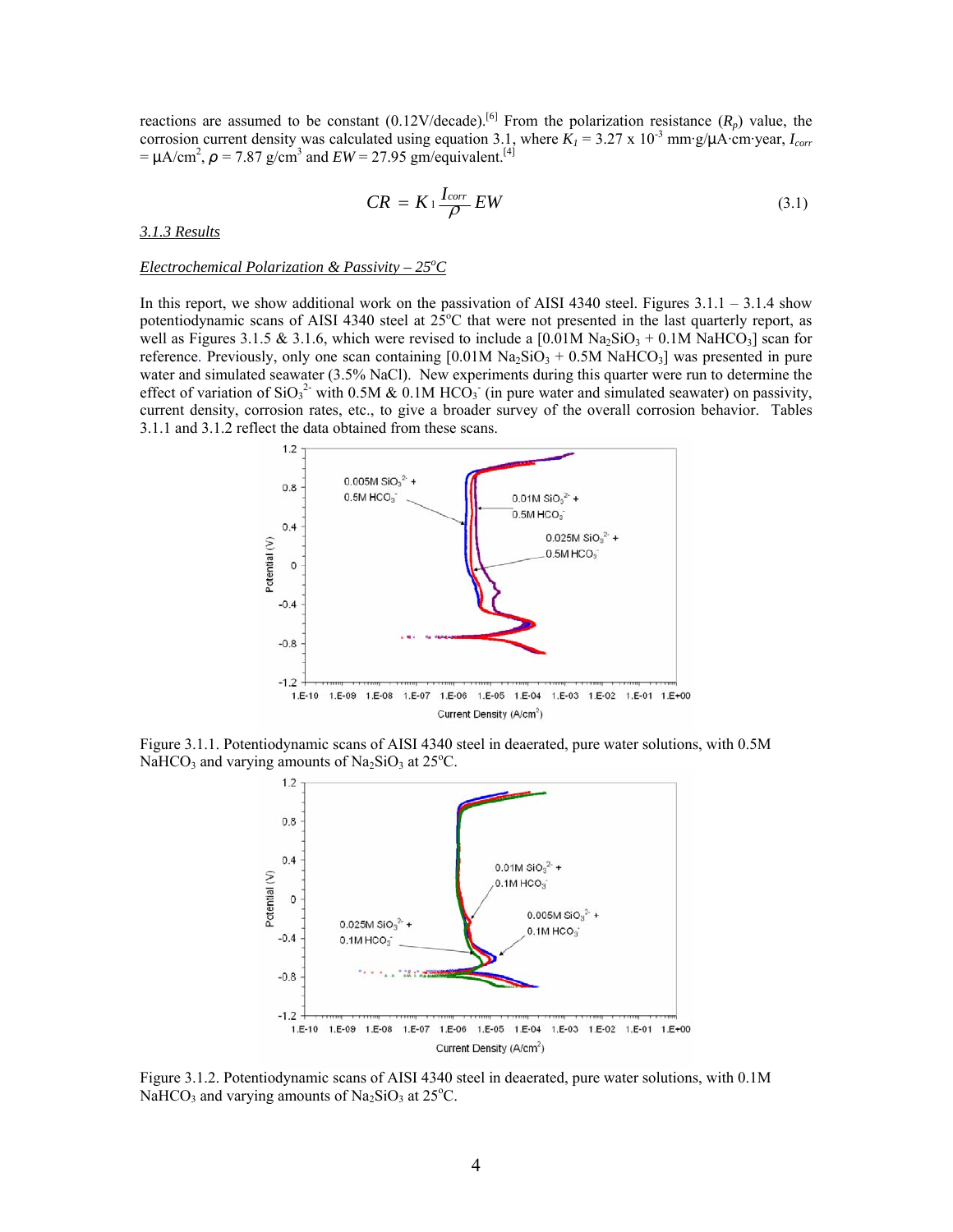

Figure 3.1.3. Potentiodynamic scans of AISI 4340 steel in deaerated, seawater solutions, with 0.5M NaHCO<sub>3</sub> and varying amounts of Na<sub>2</sub>SiO<sub>3</sub> at 25<sup>o</sup>C.



Figure 3.1.4. Potentiodynamic scans of AISI 4340 steel in deaerated, seawater solutions, with 0.1M NaHCO<sub>3</sub> and varying amounts of Na<sub>2</sub>SiO<sub>3</sub> at 25<sup>o</sup>C.



Figure 3.1.5. Potentiodynamic scans of AISI 4340 steel in deaerated  $HCO_3$  and/or  $SiO_3^2$  solutions at 25°C.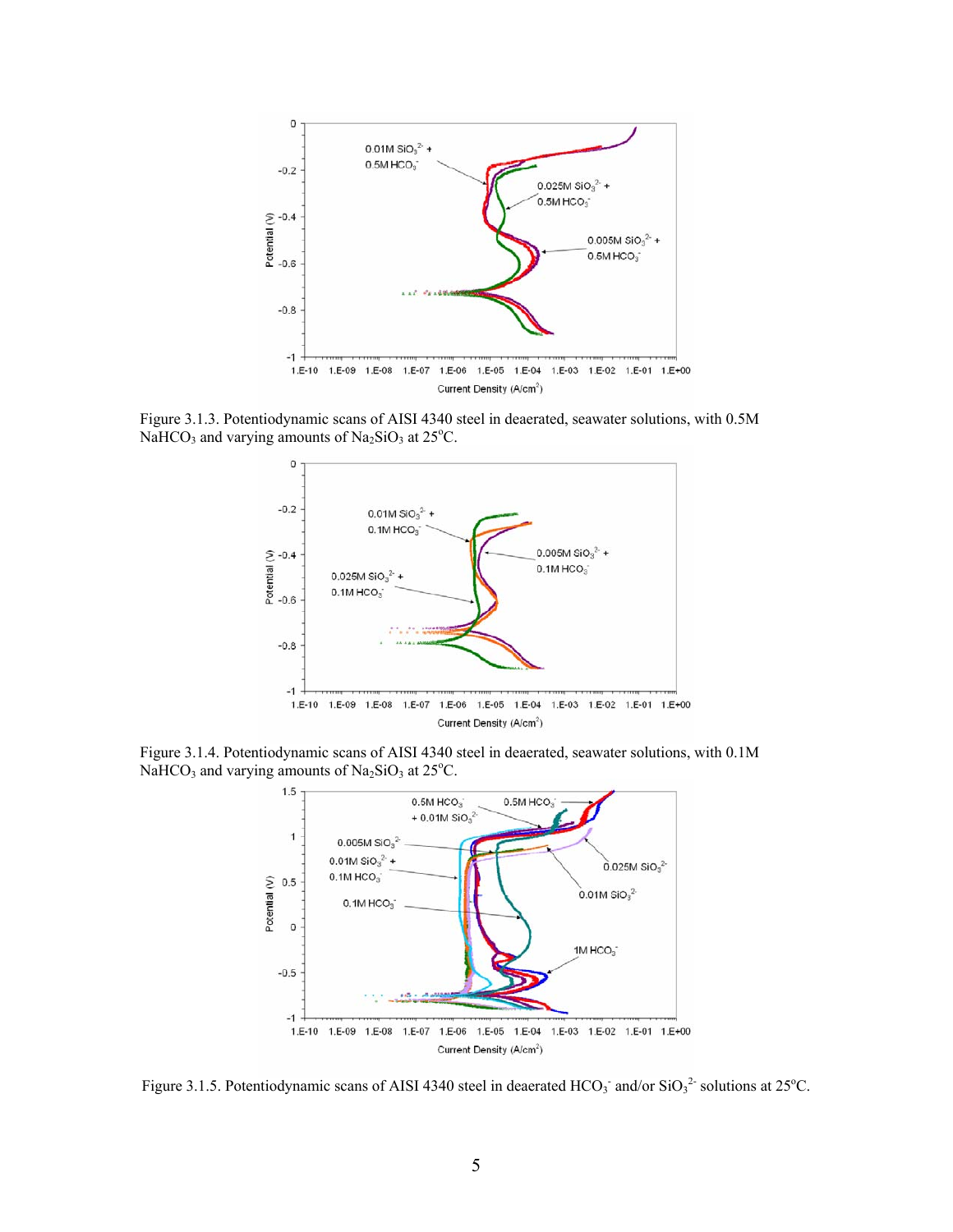

Figure 3.1.6. Potentiodynamic scans of AISI 4340 steel with different concentrations of HCO<sub>3</sub><sup>-</sup> and/or  $SiO<sub>3</sub><sup>2</sup>$  ions in deaerated, simulated seawater (3.5 wt.% NaCl solution) at 25<sup>o</sup>C.

#### Electrochemical & Corrosion Rate Data – Tables & Graphs for 25<sup>o</sup>C

Tables 3.1.2 & 3.1.3, and Figures  $3.1.7 - 3.1.10$  show the electrochemical and corrosion rate data for 4340 steel in silicate and/or bicarbonate aqueous solutions at 25°C, both in pure water and simulated seawater.

| Ionic Concentration                                                            |         |       |            |                | Electrochemical & Corrosion Rate Data for AISI 4340 Steel in Pure Water at 25°C |             |              |           |
|--------------------------------------------------------------------------------|---------|-------|------------|----------------|---------------------------------------------------------------------------------|-------------|--------------|-----------|
| M (molarity)                                                                   | Initial | Final | $E_{corr}$ | $I_{\rm corr}$ | $\beta_a$                                                                       | $\beta_c$   | CR           | <b>CR</b> |
|                                                                                | pH      | pH    | (mV)       | $(\mu A/cm^2)$ | (mV/decade)                                                                     | (mV/decade) | $(\mu m/yr)$ | (mpy)     |
| $0.1M$ HCO <sub>3</sub>                                                        | 8.13    | 9.06  | $-0.761$   | 7.7325         | 120                                                                             | 120         | 89.7996      | 3.5354    |
| $0.5M$ HCO $3$                                                                 | 8.10    | 8.89  | $-0.749$   | 25.7106        | 120                                                                             | 120         | 298.5846     | 11.7553   |
| 1M HCO <sub>3</sub>                                                            | 7.96    | 8.71  | $-0.753$   | 39.5296        | 120                                                                             | 120         | 459.0681     | 18.0735   |
| $0.5M$ HCO <sub>3</sub> <sup>+</sup> + 0.005M<br>SiO <sub>3</sub> <sup>2</sup> | 8.43    | 9.36  | $-0.739$   | 12.6573        | 120                                                                             | 120         | 146.9928     | 5.7871    |
| $0.5M$ HCO <sub>3</sub> + $0.01M$<br>SiO <sub>3</sub> <sup>2</sup>             | 8.49    | 8.90  | $-0.734$   | 11.0747        | 120                                                                             | 120         | 128.6140     | 5.0635    |
| $0.5M$ HCO <sub>3</sub> <sup>-</sup> + 0.025M<br>SiO <sub>3</sub> <sup>2</sup> | 8.95    | 9.39  | $-0.740$   | 14.8985        | 120                                                                             | 120         | 173.0202     | 6.8118    |
| $0.1M$ HCO <sub>3</sub> + 0.005M<br>SiO <sub>3</sub> <sup>2</sup>              | 8.93    | 9.34  | $-0.739$   | 4.6413         | 120                                                                             | 120         | 53.9002      | 2.1221    |
| $0.1M$ HCO <sub>3</sub> + $0.01M$<br>SiO <sub>3</sub> <sup>2</sup>             | 9.38    | 9.62  | $-0.758$   | 3.7834         | 120                                                                             | 120         | 43.9373      | 1.7298    |
| $0.1M$ HCO <sub>3</sub> <sup>+</sup> + 0.025M<br>SiO <sub>3</sub> <sup>2</sup> | 9.87    | 9.97  | $-0.787$   | 2.6358         | 120                                                                             | 120         | 30.6101      | 1.2015    |
| $0.005M$ SiO <sub>3</sub> <sup>2-</sup>                                        | 11.03   | 11.17 | $-0.817$   | 0.8705         | 120                                                                             | 120         | 10.1095      | 0.3980    |
| $0.01M$ SiO <sub>3</sub> <sup>2-</sup>                                         | 11.34   | 11.36 | $-0.812$   | 1.2256         | 120                                                                             | 120         | 14.2332      | 0.5604    |
| $0.025M$ SiO <sub>3</sub> <sup>2-</sup>                                        | 11.78   | 11.74 | $-0.797$   | 1.0892         | 120                                                                             | 120         | 12.6490      | 0.4980    |

Table 3.1.2 – Revised Electrochemical & Corrosion Rate Data for AISI 4340 Steel in Pure Water at  $25^{\circ}$ C

Table 3.1.3 – Revised Electrochemical & Corrosion Rate Data for AISI 4340 Steel in Simulated Seawater at  $25^{\circ}$ C

| Ionic Concentration | Electrochemical & Corrosion Rate Data for AISI 4340 Steel in Simulated Seawater at $25^{\circ}$ C |       |                |                       |             |             |           |        |  |
|---------------------|---------------------------------------------------------------------------------------------------|-------|----------------|-----------------------|-------------|-------------|-----------|--------|--|
| M (molarity)        | Initial                                                                                           | Final | $\rm E_{corr}$ | $_{\text{corr}}$      | Þa          | $\beta_c$   | <b>CR</b> | CR.    |  |
|                     | pH                                                                                                | pΗ    | (mV)           | (uA/cm <sup>2</sup> ) | (mV/decade) | (mV/decade) | (µm/yr)   | (mpy)  |  |
| $0.1M$ HCO $3$      | 8.13                                                                                              | 9.06  | $-0.755$       | 13.9926               | 120         | 120         | 162.4998  | 6.3976 |  |
| $0.5M$ HCO $3$      | 7.74                                                                                              | 8.51  | $-0.732$       | 26.6955               | 120         | 120         | 310.0222  | 2.2056 |  |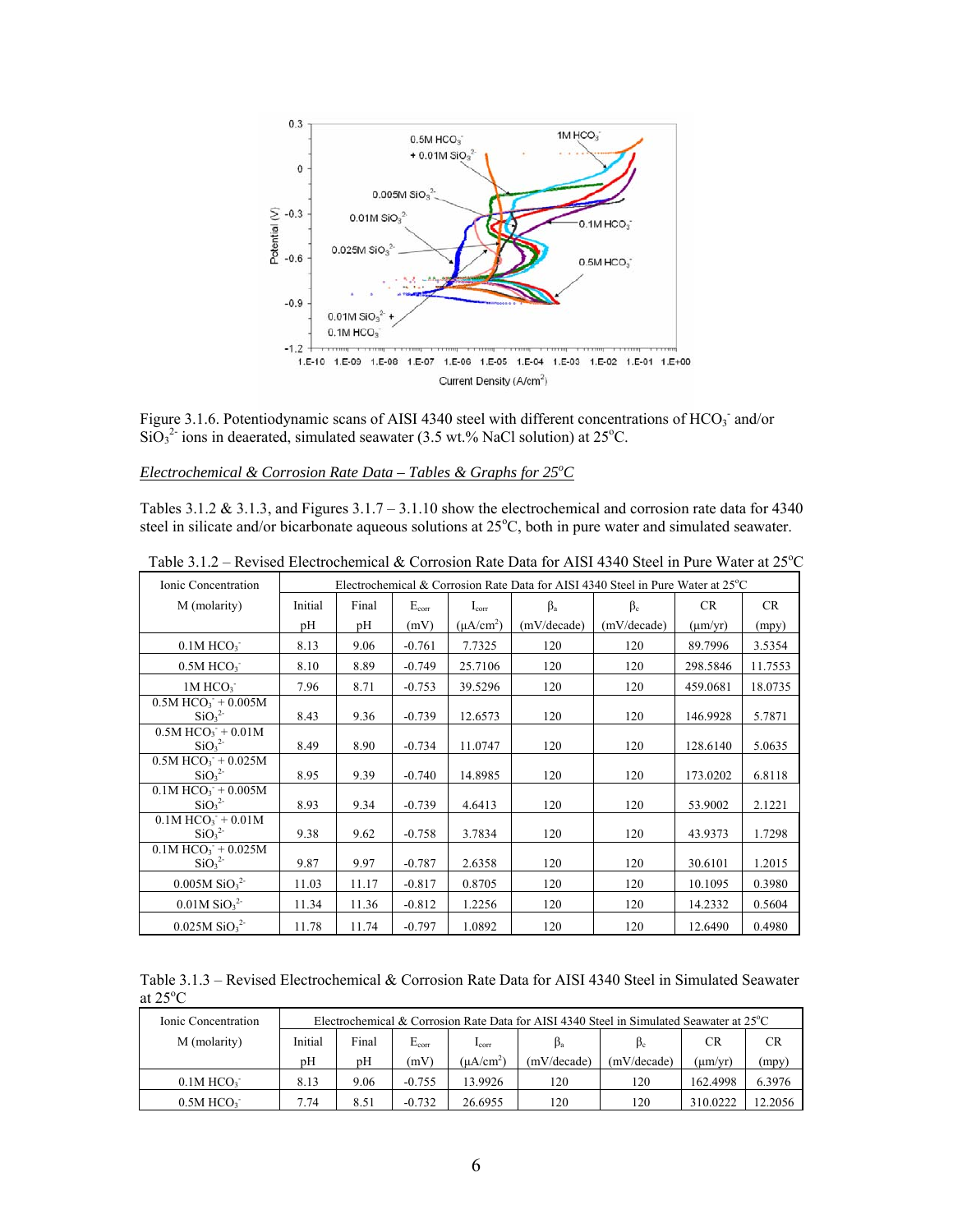| $1M$ HCO $3$                                    | 7.85  | 8.52  | $-0.746$ | 29.1029 | 120 | 120 | 337.9800 | 13.3063 |
|-------------------------------------------------|-------|-------|----------|---------|-----|-----|----------|---------|
| $0.5M$ HCO <sub>3</sub> <sup>+</sup> $+ 0.005M$ |       |       |          |         |     |     |          |         |
| SiO <sub>3</sub> <sup>2</sup>                   | 8.05  | 8.55  | $-0.720$ | 22.1702 | 120 | 120 | 257.4689 | 10.1366 |
| $0.5M$ HCO <sub>3</sub> <sup>+</sup> $+ 0.01M$  |       |       |          |         |     |     |          |         |
| SiO <sub>3</sub> <sup>2</sup>                   | 8.15  | 8.53  | $-0.727$ | 18.9841 | 120 | 120 | 220,4678 | 8.6798  |
| $0.5M$ HCO <sub>3</sub> <sup>+</sup> + 0.025M   |       |       |          |         |     |     |          |         |
| SiO <sub>3</sub> <sup>2</sup>                   | 8.56  | 8.69  | $-0.738$ | 10.7387 | 120 | 120 | 124.7118 | 4.9099  |
| $0.1M$ HCO <sub>3</sub> + 0.005M                |       |       |          |         |     |     |          |         |
| SiO <sub>3</sub> <sup>2</sup>                   | 8.56  | 8.70  | $-0.725$ | 5.0058  | 120 | 120 | 58.1333  | 6.2869  |
| $0.1M$ HCO <sub>3</sub> + $0.01M$               |       |       |          |         |     |     |          |         |
| SiO <sub>3</sub> <sup>2</sup>                   | 8.86  | 9.05  | $-0.743$ | 4.8267  | 120 | 120 | 56.0534  | 2.2068  |
| $0.1M$ HCO <sub>3</sub> <sup>+</sup> + 0.025M   |       |       |          |         |     |     |          |         |
| SiO <sub>3</sub> <sup>2</sup>                   | 9.39  | 9.45  | $-0.787$ | 1.7705  | 120 | 120 | 20.5618  | 0.8095  |
| $0.005M$ SiO <sub>3</sub> <sup>2-</sup>         | 11.09 | 10.98 | $-0.789$ | 5.4574  | 120 | 120 | 63.3788  | 2.4952  |
| $0.01M$ SiO <sub>3</sub> <sup>2-</sup>          | 11.12 | 11.10 | $-0.839$ | 0.4499  | 120 | 120 | 5.2253   | 0.2057  |
| $0.025M$ SiO <sub>3</sub> <sup>2-</sup>         | 11.48 | 11.46 | $-0.793$ | 4.8423  | 120 | 120 | 56.2347  | 2.2140  |



Figure 3.1.7. Comparison of the corrosion rates of 4340 steel at  $25^{\circ}$ C in deaerated, HCO<sub>3</sub> solutions, with and without 3.5 wt.% NaCl.



Figure 3.1.8. Comparison of the corrosion rates of 4340 steel at 25°C in deaerated, silicate solutions with  $0.5M HCO<sub>3</sub>$ , with and without 3.5 wt.% NaCl.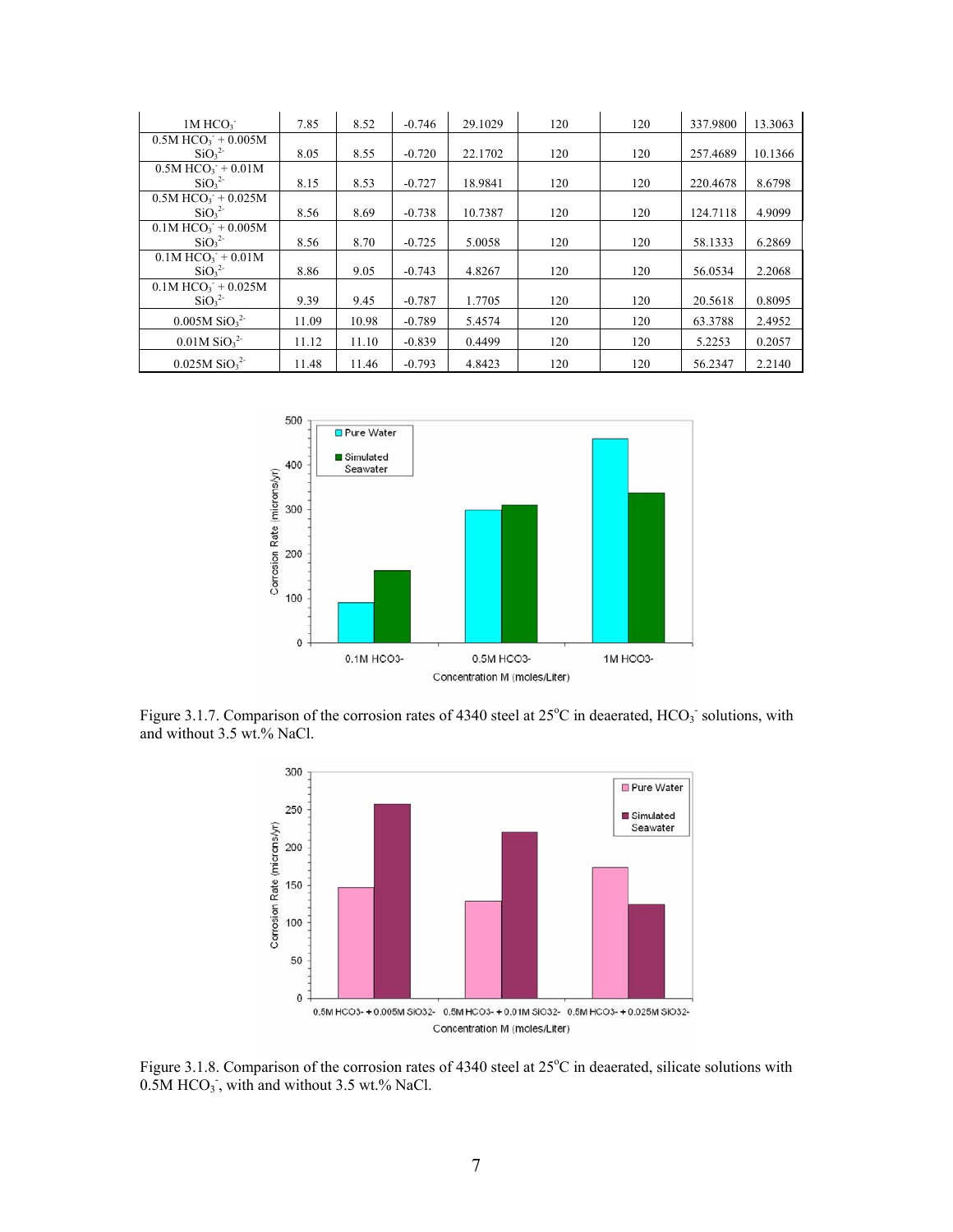

Figure 3.1.9. Comparison of the corrosion rates of 4340 steel at 25°C in deaerated, silicate solutions with  $0.5M HCO<sub>3</sub>$ , with and without 3.5 wt.% NaCl.



Figure 3.1.10. Comparison of the corrosion rates of 4340 steel at  $25^{\circ}$ C in deaerated,  $SiO<sub>3</sub><sup>2</sup>$  solutions, with and without 3.5 wt.% NaCl.

#### **Electrochemical Polarization & Passivity – 45°C**

In this section, we present new results of the experiments performed at  $45^{\circ}$ C. Figures  $3.1.11 - 3.1.22$  show representative potentiodynamic scans of AISI 4340 steel using sodium bicarbonate (NaHCO<sub>3</sub>) and/or sodium silicate ( $Na_2SiO_3$ ), in pure water and simulated seawater (3.5% NaCl). Tables 3.1.3 and 3.1.4 show the electrochemical and corrosion rate data from these figures.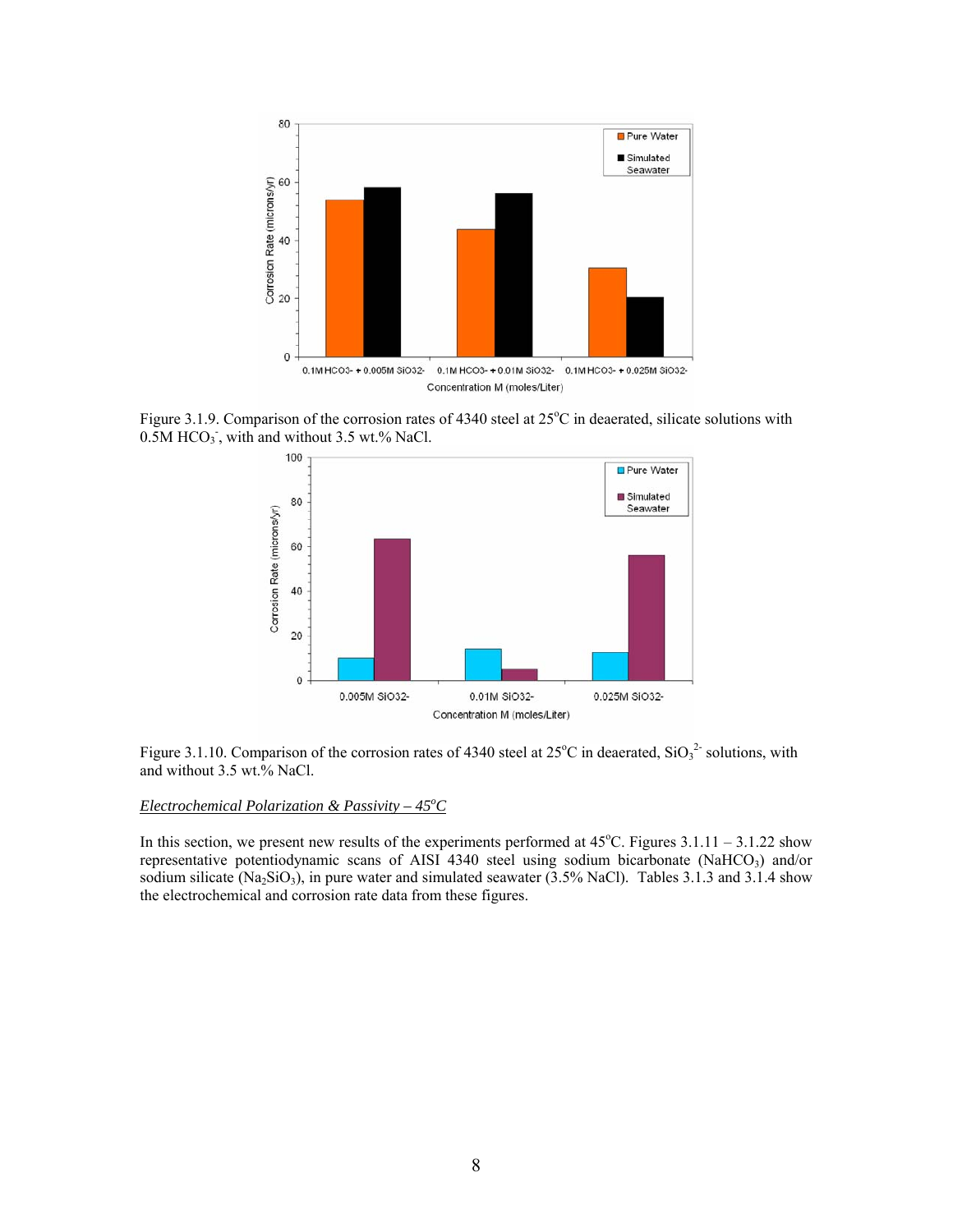

Figure 3.1.11. Potentiodynamic scans of AISI 4340 steel in deaerated, bicarbonate solutions at 45°C.



Figure 3.1.12. Potentiodynamic scans of AISI 4340 steel in deaerated, silicate solutions at 45°C.



Figure 3.1.13. Potentiodynamic scans of AISI 4340 steel in deaerated, pure water solutions with 0.5M NaHCO<sub>3</sub> and varying amounts of Na<sub>2</sub>SiO<sub>3</sub> at 45<sup>o</sup>C.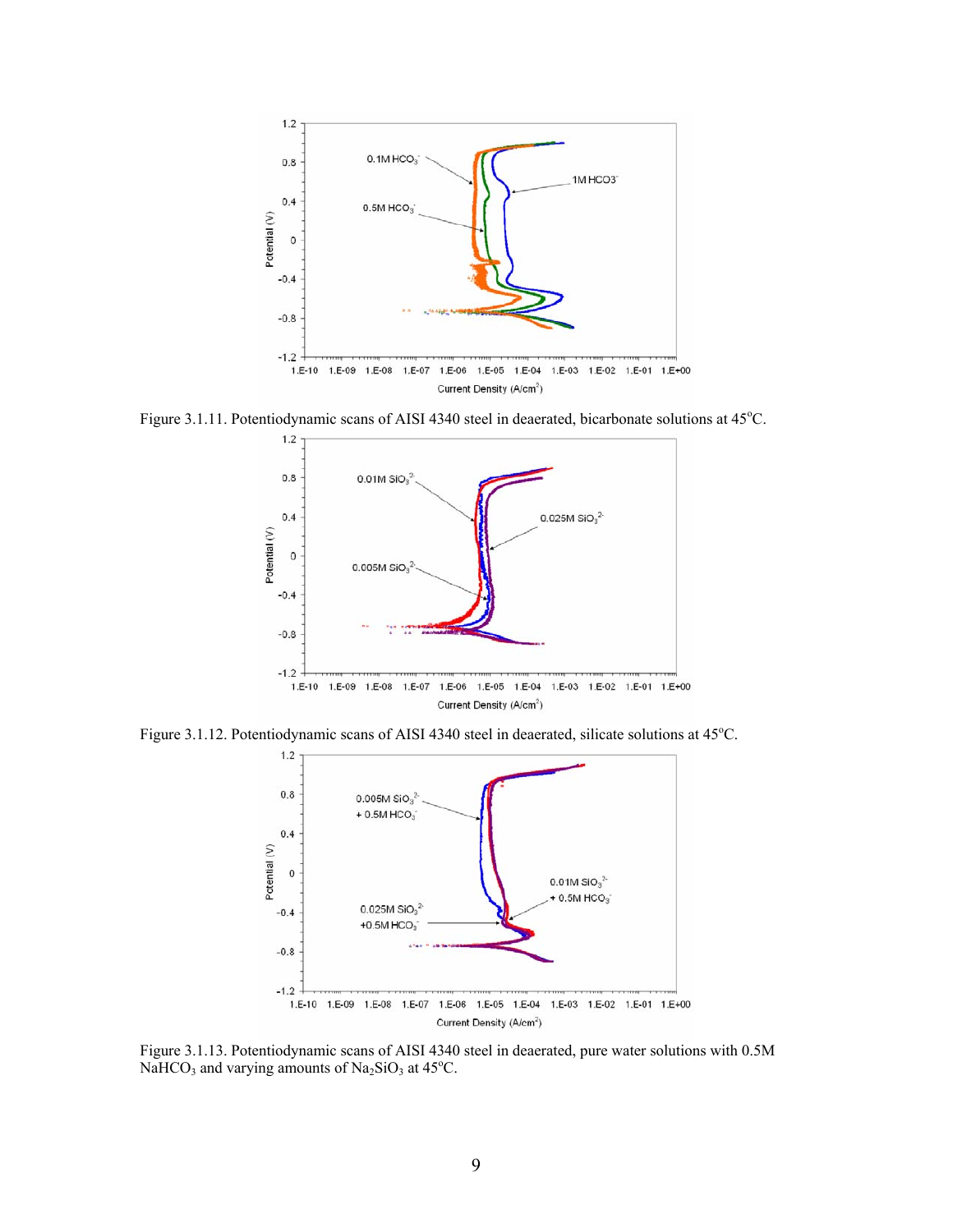

Figure 3.1.14. Potentiodynamic scans of AISI 4340 steel in deaerated, pure water solutions with 0.1M NaHCO<sub>3</sub> and varying amounts of Na<sub>2</sub>SiO<sub>3</sub> at 45<sup>o</sup>C.



Figure 3.1.15. Potentiodynamic scans of AISI 4340 steel in deaerated, pure water solutions with 0.1M &  $0.5M$  NaHCO<sub>3</sub>, and varying amounts of Na<sub>2</sub>SiO<sub>3</sub> at 45<sup>o</sup>C.



Figure 3.1.16. Potentiodynamic scans of AISI 4340 steel in deaerated, pure water solutions containing various concentrations of NaHCO<sub>3</sub> and/or Na<sub>2</sub>SiO<sub>3</sub> at  $45^{\circ}$ C.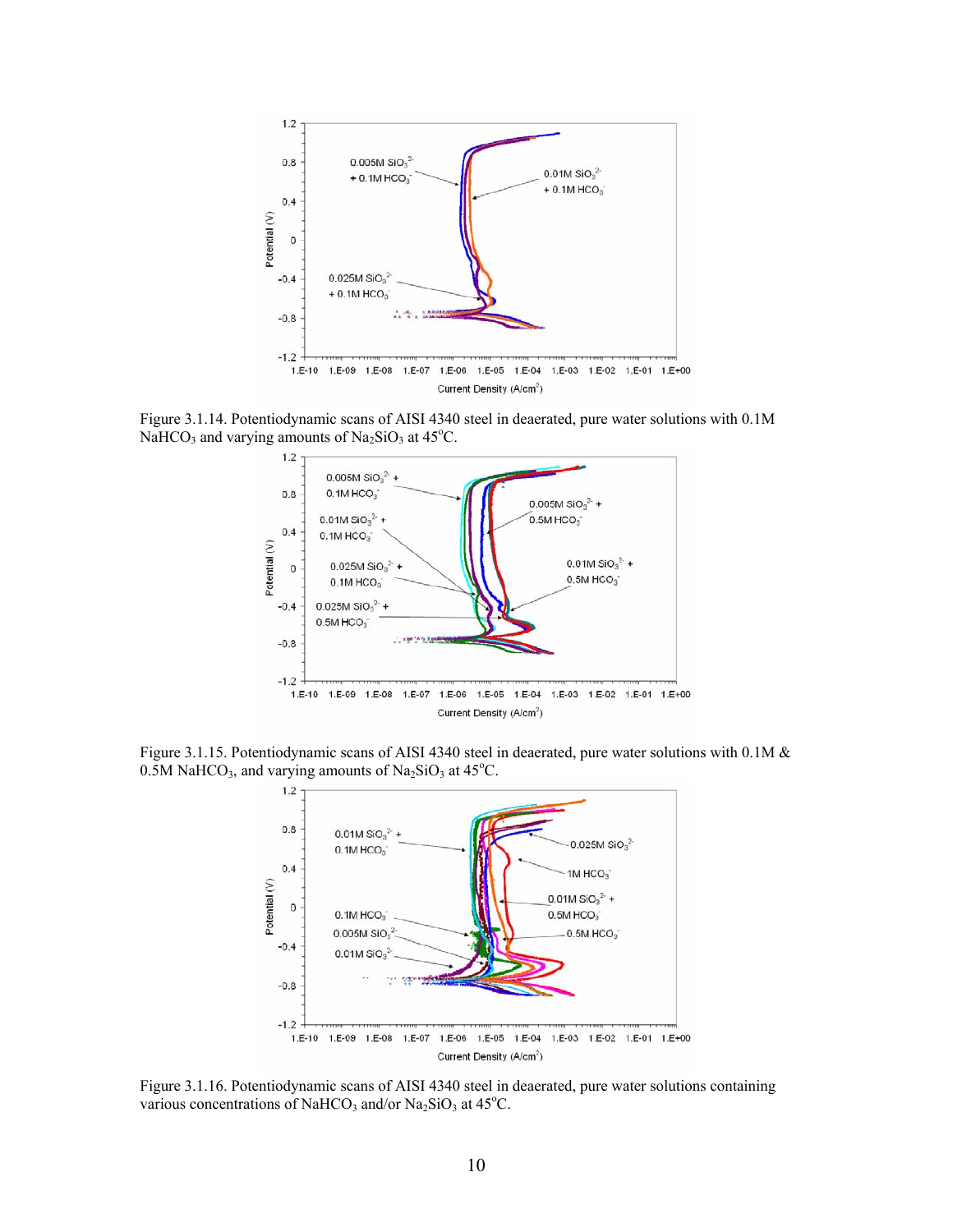

Figure 3.1.17. Potentiodynamic scans of AISI 4340 steel in deaerated, simulated seawater containing various amounts of NaHCO<sub>3</sub> at  $45^{\circ}$ C.



Figure 3.1.18. Potentiodynamic scans of AISI 4340 steel in deaerated, simulated seawater containing various amounts of  $Na<sub>2</sub>SiO<sub>3</sub>$  at 45°C.



Figure 3.1.19. Potentiodynamic scans of AISI 4340 steel in deaerated, simulated seawater containing 0.5M NaHCO<sub>3</sub> and various amounts of Na<sub>2</sub>SiO<sub>3</sub> at 45<sup>o</sup>C.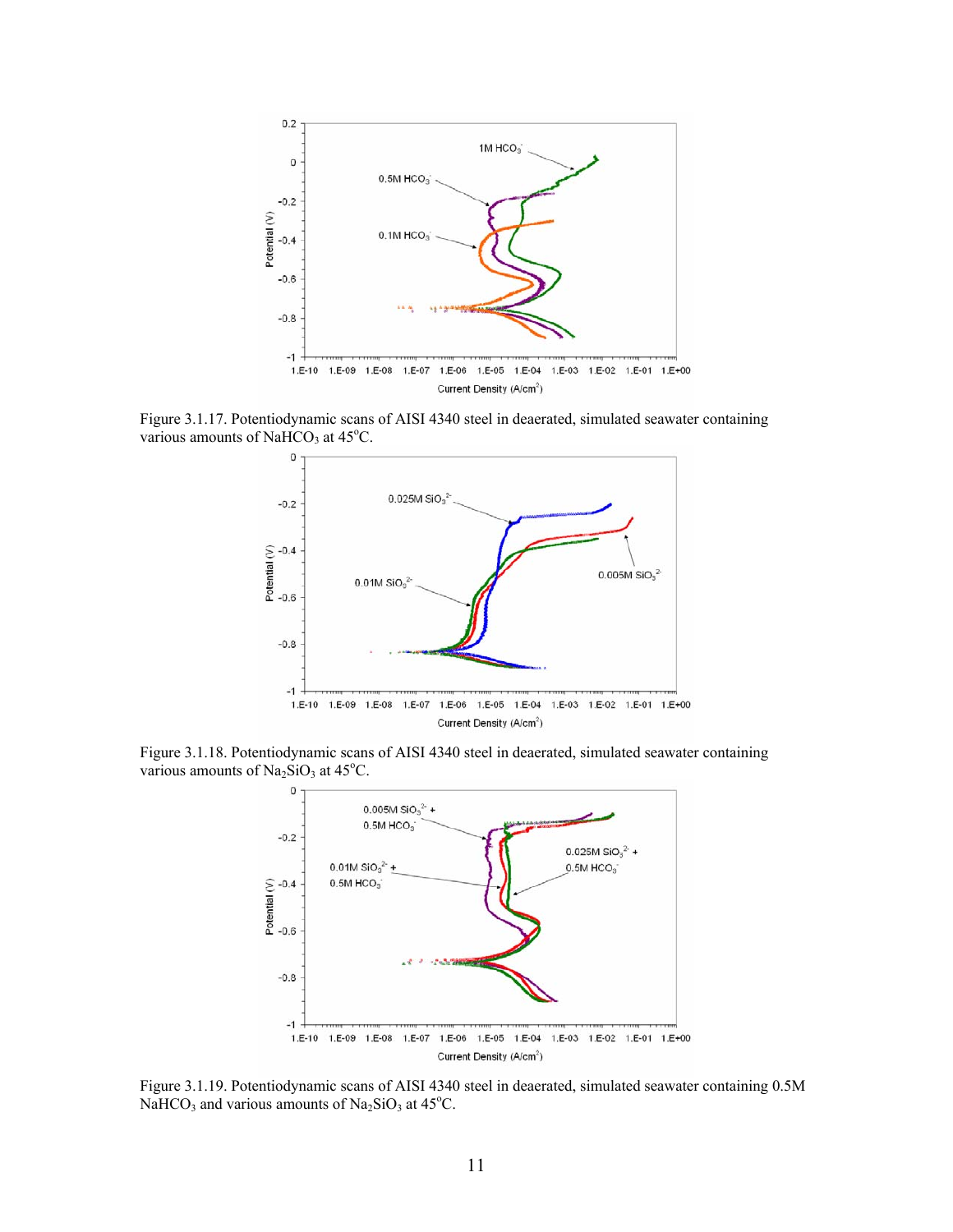

Figure 3.1.20. Potentiodynamic scans of AISI 4340 steel in deaerated, simulated seawater containing 0.1M NaHCO<sub>3</sub> and various amounts of Na<sub>2</sub>SiO<sub>3</sub> at 45<sup>o</sup>C.



Figure 3.1.21. Potentiodynamic scans of AISI 4340 steel in deaerated, simulated seawater containing 0.1M & 0.5M NaHCO<sub>3</sub> and various amounts of Na<sub>2</sub>SiO<sub>3</sub> at 45<sup>o</sup>C.



Figure 3.1.22. Potentiodynamic scans of AISI 4340 steel in deaerated, seawater solutions containing various concentrations of NaHCO<sub>3</sub> and/or Na<sub>2</sub>SiO<sub>3</sub> at 45°C.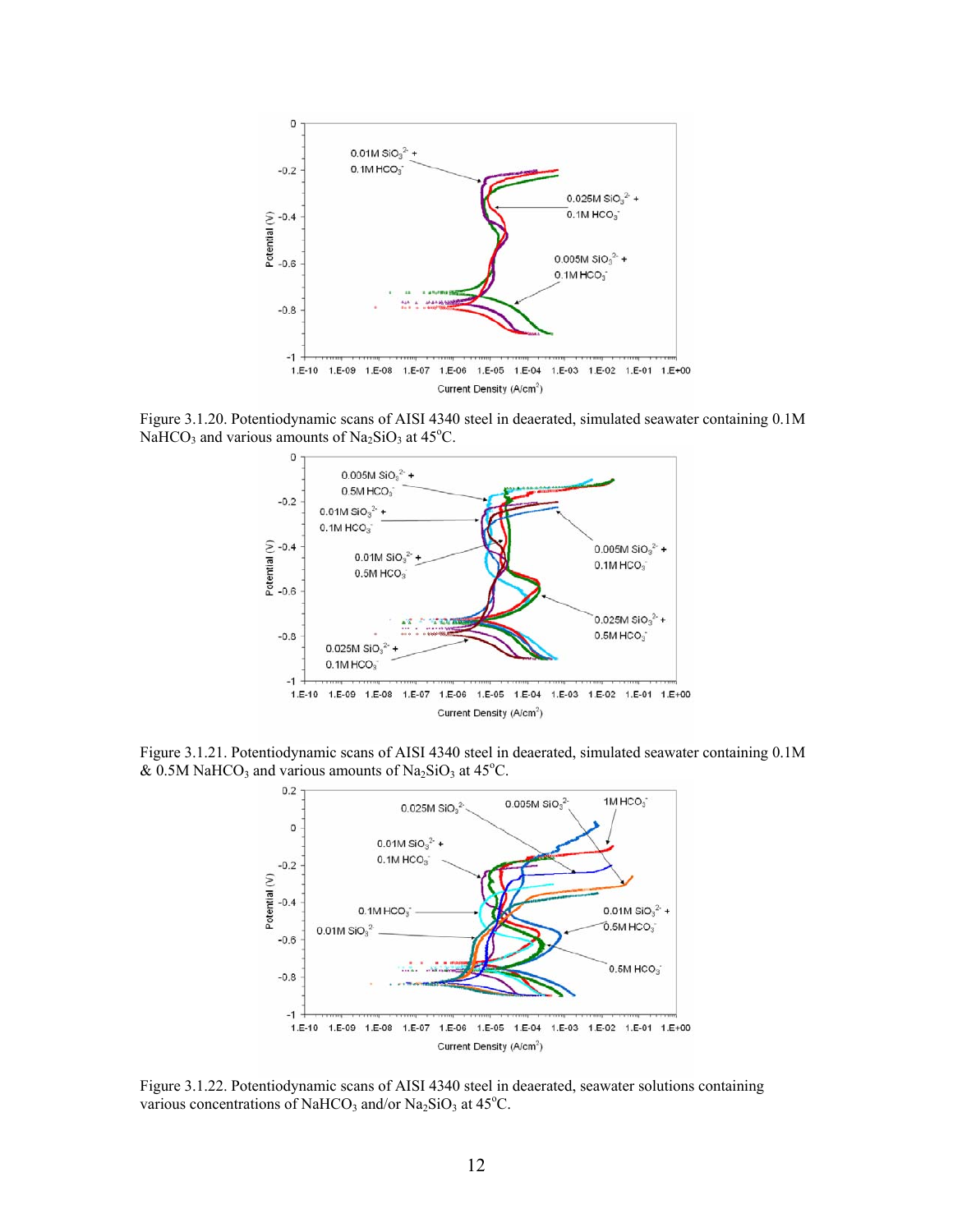## *Electrochemical & Corrosion Rate Data – Tables & Graphs for 45<sup>o</sup>C*

Tables 3.1.4 & 3.1.5, along with Figures 3.1.23 – 3.1.26, give a complete perspective of the effects of sodium silicate and/or sodium bicarbonate on 4340 steel at 45°C, both in pure water and simulated seawater.

| Ionic Concentration                                                              | Electrochemical & Corrosion Rate Data for AISI 4340 Steel in Pure Water at 45°C |       |            |                |             |             |              |         |
|----------------------------------------------------------------------------------|---------------------------------------------------------------------------------|-------|------------|----------------|-------------|-------------|--------------|---------|
| M (molarity)                                                                     | Initial                                                                         | Final | $E_{corr}$ | $I_{\rm corr}$ | $\beta_a$   | $\beta_c$   | CR           | CR      |
|                                                                                  | pH                                                                              | pH    | (mV)       | $(\mu A/cm^2)$ | (mV/decade) | (mV/decade) | $(\mu m/yr)$ | (mpy)   |
| $0.1M$ HCO <sub>3</sub>                                                          | 8.28                                                                            | 9.47  | $-0.720$   | 11.4395        | 120         | 120         | 132.8499     | 5.2303  |
| $0.5M$ HCO $3$                                                                   | 8.22                                                                            | 9.36  | $-0.744$   | 42.0426        | 120         | 120         | 488.2521     | 19.2225 |
| 1M HCO <sub>3</sub>                                                              | 8.15                                                                            | 9.22  | $-0.760$   | 90.0014        | 120         | 120         | 1045.2111    | 41.15   |
| $0.5M$ HCO <sub>3</sub> <sup>+</sup> + 0.005M<br>SiO <sub>3</sub> <sup>2</sup>   | 8.42                                                                            | 9.54  | $-0.745$   | 19.9205        | 120         | 120         | 231.3420     | 9.1080  |
| $0.5M$ HCO <sub>3</sub> + $0.01M$<br>SiO <sub>3</sub> <sup>2</sup>               | 8.51                                                                            | 9.15  | $-0.734$   | 23.4833        | 120         | 120         | 272.7178     | 10.7369 |
| $0.5M$ HCO <sub>3</sub> <sup>+</sup> $+ 0.025M$<br>SiO <sub>3</sub> <sup>2</sup> | 8.98                                                                            | 9.13  | $-0.741$   | 21.4633        | 120         | 120         | 249.2592     | 9.8134  |
| $0.1M$ HCO <sub>3</sub> <sup>+</sup> + 0.005M<br>SiO <sub>3</sub> <sup>2</sup>   | 9.10                                                                            | 9.47  | $-0.735$   | 6.2295         | 120         | 120         | 72.3452      | 2.8482  |
| $0.1M$ HCO <sub>3</sub> + $0.01M$<br>SiO <sub>3</sub> <sup>2</sup>               | 9.41                                                                            | 9.79  | $-0.752$   | 5.4617         | 120         | 120         | 63.4279      | 2.4972  |
| $0.1M$ HCO <sub>3</sub> + 0.025M<br>SiO <sub>3</sub> <sup>2</sup>                | 9.92                                                                            | 10.01 | $-0.784$   | 4.8209         | 120         | 120         | 55.9860      | 2.2042  |
| $0.005M$ SiO <sub>3</sub> <sup>2-</sup>                                          | 11.13                                                                           | 10.84 | $-0.735$   | 3.1772         | 120         | 120         | 36.8975      | 1.4527  |
| $0.01M$ SiO <sub>3</sub> <sup>2-</sup>                                           | 11.43                                                                           | 11.33 | $-0.720$   | 1.0097         | 120         | 120         | 11.7258      | 0.4616  |
| $0.025M$ SiO <sub>3</sub> <sup>2-</sup>                                          | 11.80                                                                           | 11.57 | $-0.781$   | 2.9829         | 120         | 120         | 34.6413      | 1.3638  |

Table 3.1.4 – Electrochemical & Corrosion Rate Data for AISI 4340 Steel in Pure Water at  $45^{\circ}$ C

Table 3.1.5 – Electrochemical & Corrosion Rate Data for AISI 4340 Steel in Seawater at  $45^{\circ}$ C

| Ionic Concentration                                                            | Electrochemical & Corrosion Rate Data for AISI 4340 Steel in Simulated Seawater at 45°C |       |            |                |             |             |              |           |
|--------------------------------------------------------------------------------|-----------------------------------------------------------------------------------------|-------|------------|----------------|-------------|-------------|--------------|-----------|
| M (molarity)                                                                   | Initial                                                                                 | Final | $E_{corr}$ | $I_{\rm corr}$ | $\beta_a$   | $\beta_c$   | <b>CR</b>    | <b>CR</b> |
|                                                                                | pH                                                                                      | pH    | (mV)       | $(\mu A/cm^2)$ | (mV/decade) | (mV/decade) | $(\mu m/yr)$ | (mpy)     |
| $0.1M$ HCO <sub>3</sub>                                                        | 8.02                                                                                    | 9.14  | $-0.745$   | 11.0283        | 120         | 120         | 128.075      | 5.0423    |
| $0.5M$ HCO <sub>3</sub>                                                        | 7.81                                                                                    | 9.10  | $-0.763$   | 38.0931        | 120         | 120         | 442.3863     | 17.4168   |
| 1M HCO <sub>3</sub>                                                            | 7.84                                                                                    | 8.83  | $-0.753$   | 73.3679        | 120         | 120         | 852.0416     | 33.5449   |
| $0.5M$ HCO <sub>3</sub> + 0.005M<br>SiO <sub>3</sub> <sup>2</sup>              | 8.07                                                                                    | 9.06  | $-0.734$   | 19.4694        | 120         | 120         | 226.1031     | 8.9017    |
| $0.5M$ HCO <sub>3</sub> + $0.01M$<br>SiO <sub>3</sub> <sup>2</sup>             | 8.25                                                                                    | 8.50  | $-0.725$   | 18.6005        | 120         | 120         | 216.0128     | 8.5044    |
| $0.5M HCO3 + 0.025M$<br>SiO <sub>3</sub> <sup>2</sup>                          | 8.52                                                                                    | 8.65  | $-0.739$   | 14.7835        | 120         | 120         | 171.6849     | 6.7592    |
| $0.1M$ HCO <sub>3</sub> + 0.005M<br>SiO <sub>3</sub> <sup>2</sup>              | 8.63                                                                                    | 8.95  | $-0.784$   | 6.7117         | 120         | 120         | 77.9445      | 3.0687    |
| $0.1M$ HCO <sub>3</sub> <sup>+</sup> $0.01M$<br>SiO <sub>3</sub> <sup>2</sup>  | 8.88                                                                                    | 9.21  | $-0.765$   | 6.0024         | 120         | 120         | 69.7080      | 2.7444    |
| $0.1M$ HCO <sub>3</sub> <sup>+</sup> + 0.025M<br>SiO <sub>3</sub> <sup>2</sup> | 9.42                                                                                    | 9.53  | $-0.790$   | 4.3061         | 120         | 120         | 50.0076      | 1.9688    |
| $0.005M$ SiO <sub>3</sub> <sup>2-</sup>                                        | 10.98                                                                                   | 10.64 | $-0.835$   | 2.3641         | 120         | 120         | 27.4549      | 1.0809    |
| $0.01M$ SiO <sub>3</sub> <sup>2-</sup>                                         | 10.97                                                                                   | 10.67 | $-0.837$   | 1.6862         | 120         | 120         | 19.5822      | 0.7710    |
| $0.025M$ SiO <sub>3</sub> <sup>2-</sup>                                        | 11.50                                                                                   | 11.14 | $-0.831$   | 4.8285         | 120         | 120         | 56.0752      | 2.2077    |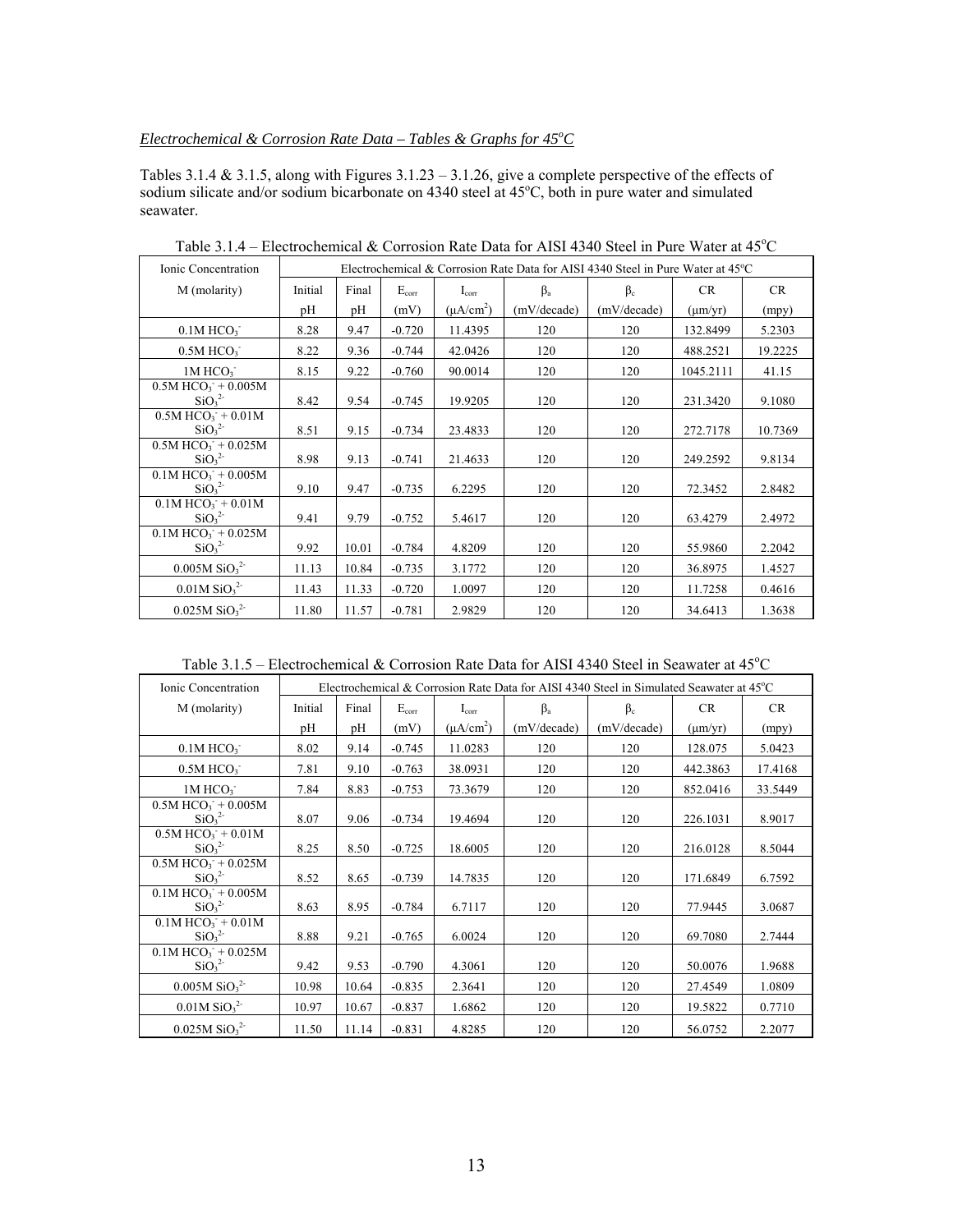

Figure 3.1.23. Comparison of the corrosion rates of 4340 steel at 45°C in deaerated, HCO<sub>3</sub> solutions with and without 3.5 wt.% NaCl.



Figure 3.1.24. Comparison of the corrosion rates of 4340 steel at 45°C in deaerated, silicate solutions with  $0.5M HCO<sub>3</sub>$ , with and without 3.5 wt.% NaCl.



Figure 3.1.25. Comparison of the corrosion rates of 4340 steel at 45°C in deaerated, silicate solutions with  $0.1M$  HCO<sub>3</sub>, with and without 3.5 wt.% NaCl.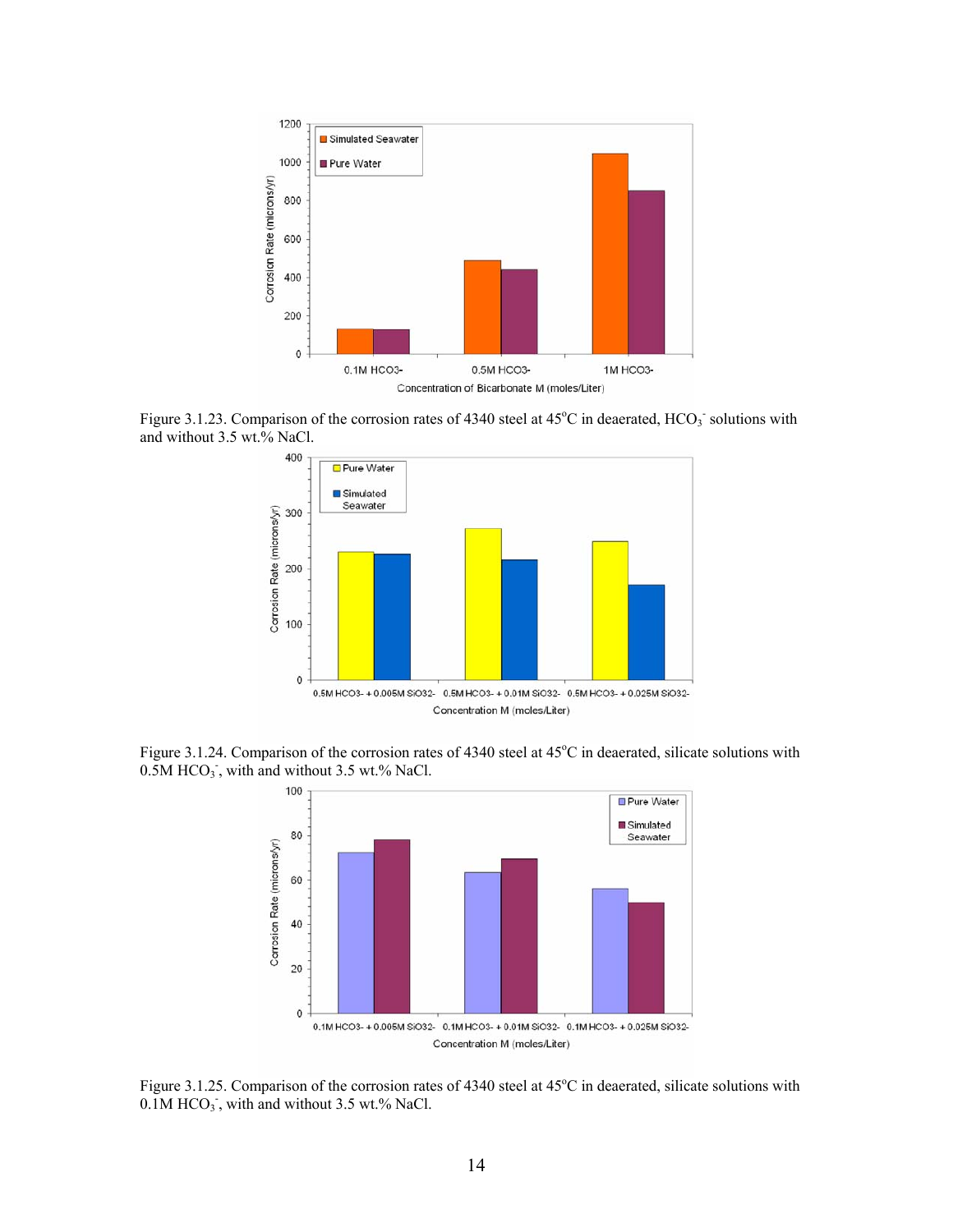

Figure 3.1.26. Comparison of the corrosion rates of 4340 steel at  $45^{\circ}$ C in deaerated,  $\text{SiO}_3^2$  solutions with and without 3.5 wt.% NaCl.

## *Comparison of Corrosion Rates at 25<sup>o</sup> C and 45<sup>o</sup> C in Pure Water and Simulated Seawater*

In this section, we compare results derived from the previous sections. Figures  $3.1.27 - 3.1.34$  show additional bar graphs for 4340 steel in silicate and/or bicarbonate solutions at  $25^{\circ}$ C &  $45^{\circ}$ C, comparing corrosion rates in pure water versus simulated seawater.



Figure 3.1.27. Comparison of the corrosion rates of 4340 steel at  $25^{\circ}$ C &  $45^{\circ}$ C in deaerated, HCO<sub>3</sub> solutions without  $3.5$  wt.% NaCl – i.e. pure water only.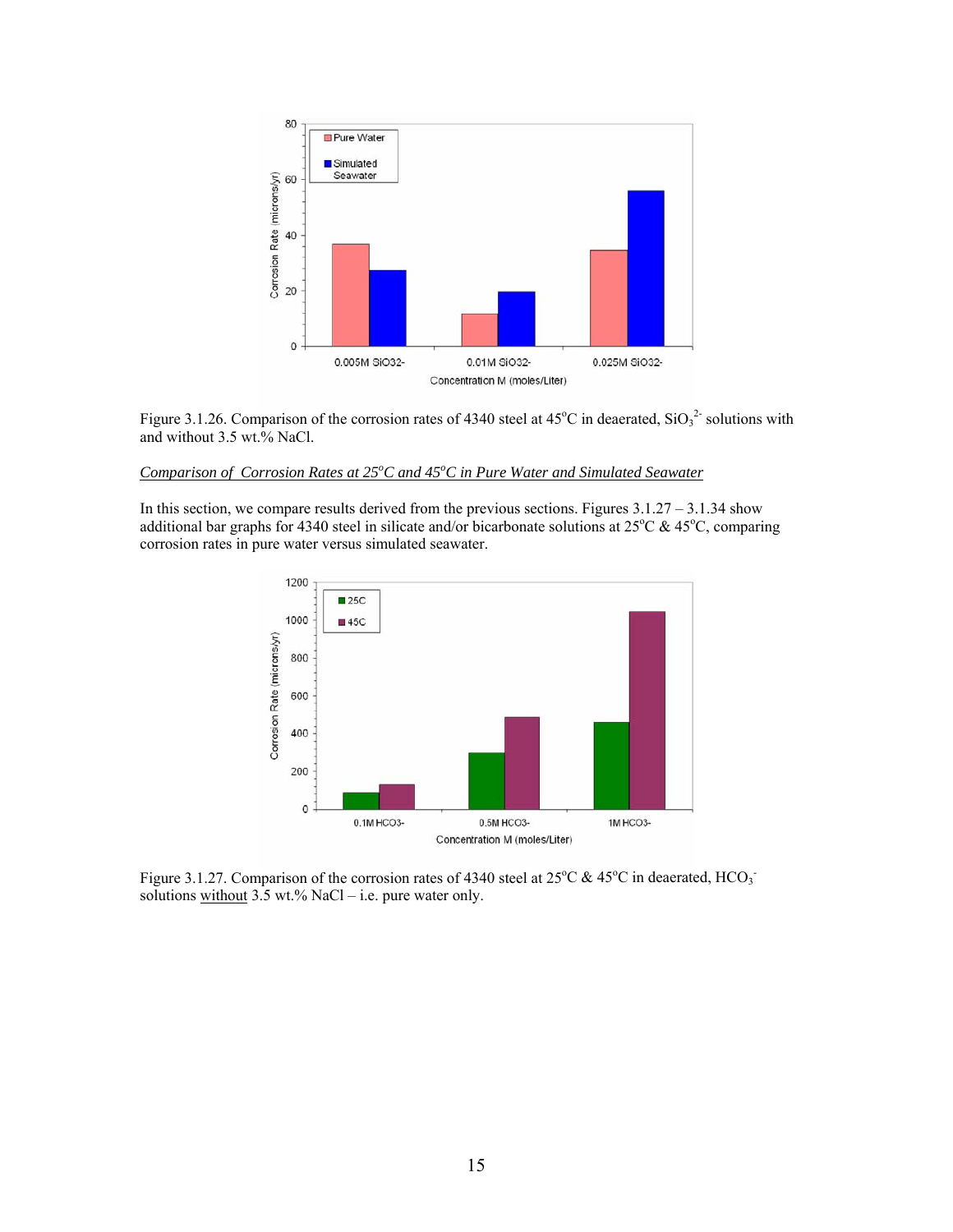

Figure 3.1.28. Comparison of the corrosion rates of 4340 steel at  $25^{\circ}$ C & 45 $^{\circ}$ C in deaerated, silicate solutions with  $0.5\overline{\text{M}}$  HCO<sub>3</sub><sup>-</sup>, without 3.5 wt.% NaCl – i.e. pure water only.



Figure 3.1.29. Comparison of the corrosion rates of 4340 steel at  $25^{\circ}$ C & 45<sup>°</sup>C in deaerated, silicate solutions with  $0.1\overline{M} HCO<sub>3</sub>$ , without 3.5 wt.% NaCl – i.e. pure water only.



Figure 3.1.30. Comparison of the corrosion rates of 4340 steel at 25 $\rm{^{\circ}C}$  & 45 $\rm{^{\circ}C}$  in deaerated, SiO<sub>3</sub><sup>2</sup> solutions without  $3.5$  wt.% NaCl – i.e. pure water only.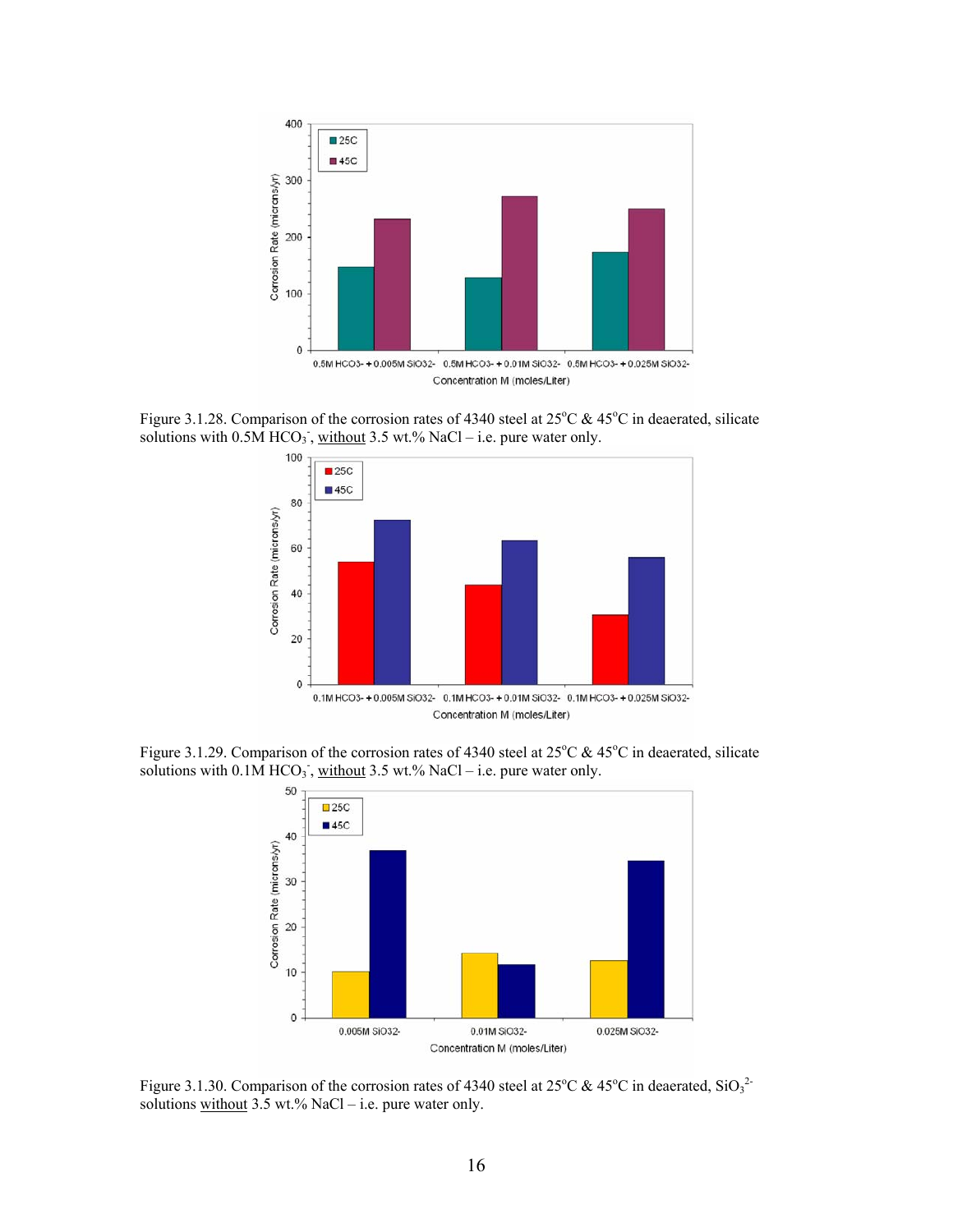

Figure 3.1.31. Comparison of the corrosion rates of 4340 steel at 25 $\rm{^{\circ}C}$  & 45 $\rm{^{\circ}C}$  in deaerated, HCO<sub>3</sub> solutions with  $3.5$  wt.% NaCl – i.e. simulated seawater only.



Figure 3.1.32. Comparison of the corrosion rates of 4340 steel at  $25^{\circ}$ C & 45<sup>°</sup>C in deaerated, silicate solutions with  $0.5\overline{M}$  HCO<sub>3</sub>, with 3.5 wt.% NaCl – i.e. simulated seawater only.



Figure 3.1.33. Comparison of the corrosion rates of 4340 steel at  $25^{\circ}$ C & 45<sup>o</sup>C in deaerated, silicate solutions with  $0.1\overline{M}$  HCO<sub>3</sub><sup>-</sup>, <u>with</u> 3.5 wt.% NaCl – i.e. simulated seawater only.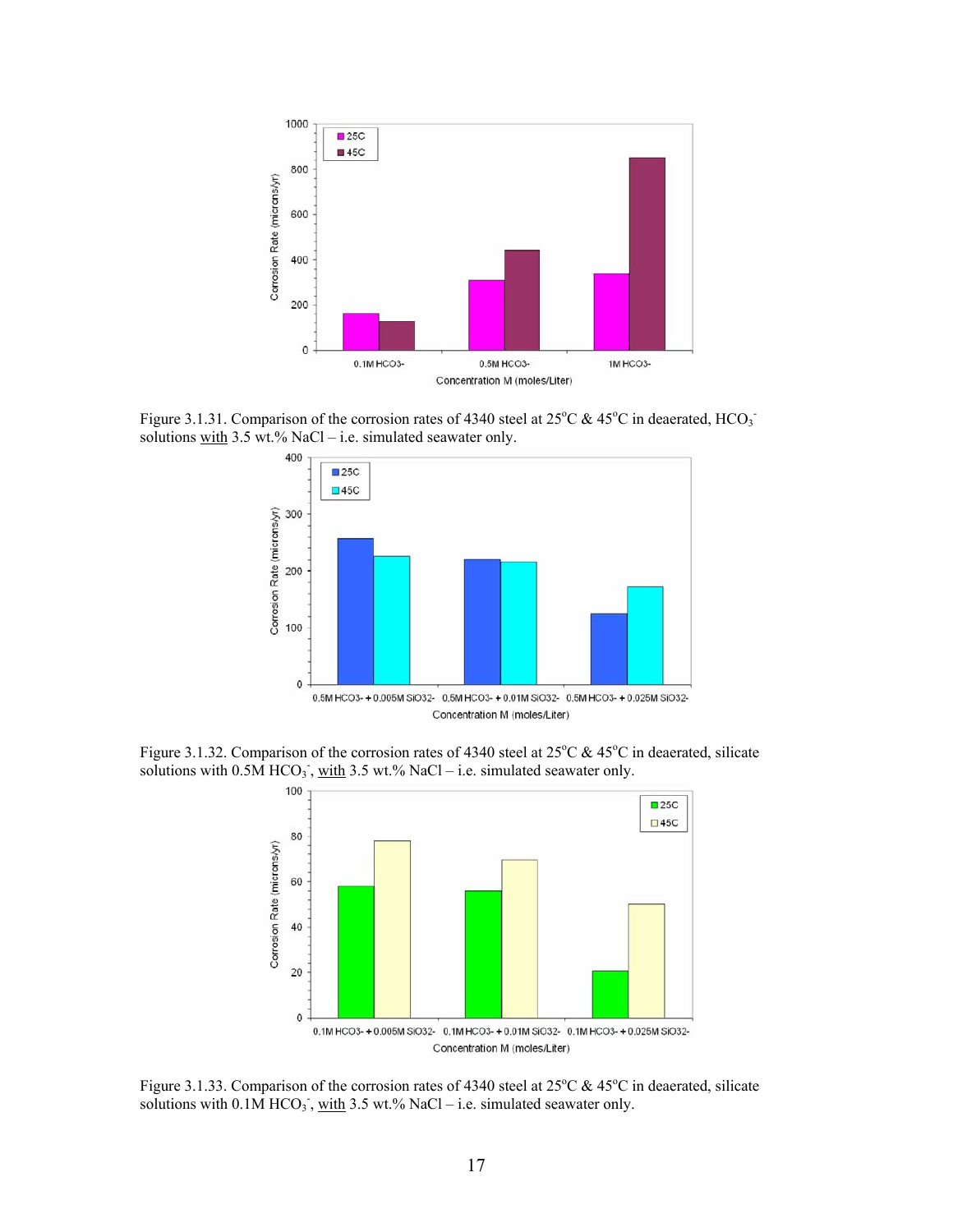

Figure 3.1.34. Comparison of the corrosion rates of 4340 steel at 25<sup>o</sup>C & 45<sup>o</sup>C in deaerated, SiO<sub>3</sub><sup>2</sup> solutions with  $3.5$  wt.% NaCl – i.e. simulated seawater only.

#### *3.1.4 Discussion*

#### *Electrochemical Behavior of AISI 4340 Steel in Pure Water & Simulated Seawater*

Representative potentiodynamic scans of 4340 steel in sodium silicate and/or sodium bicarbonate in pure water and simulated seawater at  $25^{\circ}$ C are shown in Figures 3.1.1 – 3.1.4. Figures 3.1.5 and 3.1.6 were revised to include  $[0.01M\text{ Na}_2\text{SiO}_3 + 0.1M\text{ NaHCO}_3]$  scans for reference. Additionally, Figures 3.1.11 – 3.1.22 show representative potentiodynamic scans of 4340 steel in sodium silicate and/or sodium bicarbonate in pure water and simulated seawater at 45°C. These figures show similar trends and behaviors, both between the two temperatures and within each chemical composition. Therefore, they will be discussed concurrently.

For all potentiodynamic scans presented, the passivity obtained by the steel in solutions without chlorides is much greater than the passivity obtained in the presence of chlorides. This is evident by comparing Figures 3.1.1 & 3.1.2 to 3.1.3 & 3.1.4 (for 25°C) and Figures 3.1.11 – 3.1.15 to 3.1.17 – 3.1.22 (for 45°C). Figures 3.1.5 & 3.1.6 (25°C) and Figures 3.1.16 & 3.1.22 (45°C) provide overall comparisons as well. In these potentiodynamic scans, not only is the amount of passivity obtained much larger without chlorides ( $\sim$ 1000 mV to 1200 mV), but the amount of current required to obtain passivity is less by (approximately) a factor of 10. This is due to the deleterious effects of chlorides in solution, which is well known to induce pitting in the steel.<sup>[7]</sup> Therefore, more current (and more current density) is required to maintain a passive film over the steel's surface. However, that passive film is much smaller (in terms of its overall voltage range) than the films formed in the same solutions without chlorides present. Figure 3.1.5 illustrates this difference very well. Another aspect is in the inherent stability of the film formed. For higher concentrations of bicarbonate, silicate, or both, the passive film formed on the steel's surface is much more stable at higher concentrations than at lower ones. For example, less bicarbonate is required to obtain passivity when sodium silicate is added and its concentration is varied. This is evident in Figure 3.1.15, which shows a composite graph of Figures 3.1.13  $& 3.1.14$  together, as compared to Figure 3.1.11, which shows just bicarbonate in pure water by itself. From observation, it can be understood that a decrease in the bicarbonate concentration by 80% decreases the amount of current required to transition from oxidation to passivity (Figures 3.1.2 & 3.1.14). Also, an increase in the concentration of  $SiO<sub>3</sub><sup>2</sup>$  ions lowers the open circuit potential  $(E_{\text{corr}})$ , resulting in a lower corrosion rate. This also happens to be the case in the presence of simulated seawater (3.5 wt.% NaCl solution).

In simulated seawater, based on experimental observations, a certain amount of dissolved sodium silicate overrides the deleterious effects of Cl ions and/or  $HCO<sub>3</sub>$  ions, resulting in a lower corrosion rate as the concentration of sodium silicate increases in solution. This is most likely due to the amorphous structure of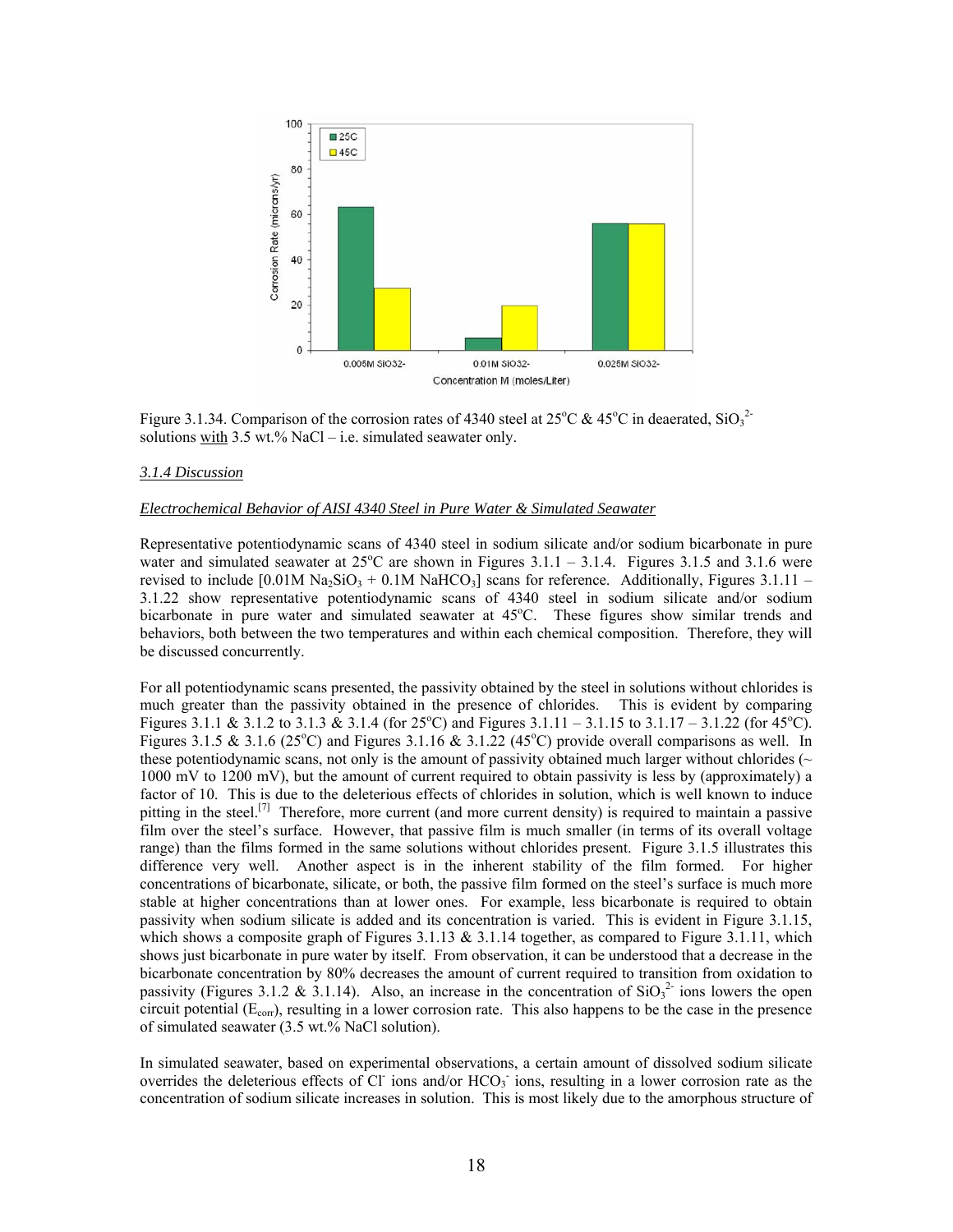silica (SiO<sub>2</sub>) covering the specimen's surface during potentiodynamic polarization.<sup>[8]</sup> However, there also seems to be a maximum amount required to minimize the corrosion rate when bicarbonate is not present. This can be seen in Tables  $3.1.2 - 3.1.5$ , with concentrations of silicate ions in both pure water and seawater. When NaHCO<sub>3</sub> is alone in solution, it dissociates and combines with iron to make Fe(HCO<sub>3</sub>)<sub>2</sub> and then to  $FeCO<sub>3</sub>$ <sup>[9]</sup> This transformation is accompanied by shrinkage and formation of a porous, nonadherent and non-protective layer that allow chloride ions to penetrate and help continue the pitting process.<sup>[9]</sup> However, if Na<sub>2</sub>SiO<sub>3</sub> is added to the solution, the SiO<sub>3</sub><sup>2</sup> ions dissociate and form SiO<sub>2</sub>, which covers the surface of the steel like a coating or film, decreasing the corrosion rate. This is most likely due to the strong, amorphous bonds of the silica, giving the film a "honeycomb-like" structure.<sup>[8]</sup> This phenomenon was reported on the surface of "As-Inflated" *Swellex Mn-24* Rock Bolt steel, potentiostatically tested in 1X Yucca Mountain water at -530 mV at  $25^{\circ}$ C for two hours.<sup>[10]</sup> These observations are important to consider for a possible corrosion inhibitor, as the cost for the chemicals used in the inhibitor(s) is an important factor in the preparation of the rock bolts.

Other similarities exist, such as the initial and final pH readings for solutions containing different concentrations of bicarbonate or silicate ions. In both pure water and simulated seawater, the initial and final pH readings for bicarbonate decrease as the concentration of bicarbonate ions increases. Also, the corrosion rates increase as the bicarbonate concentration increases. This makes sense because the more bicarbonate ions exist in solution, more carbonic acid  $(H_2CO_3)$  is formed. This increases the solution's acidity, which allows more  $CO_2$  gas to form, due to the dissociation of  $HCO_3$ . This dissolved  $CO_2$  gas pits the steel by attaching to the steel surface as small gas bubbles. These bubbles then induce a crevice around themselves, which develops into a pit.[9] These surface products were discussed extensively in the previous quarterly report.<sup>[11]</sup>

Tables 3.1.2 & 3.1.3 show the electrochemical and corrosion rate data for all experiments run at  $25^{\circ}$ C, including the data reported in the last quarterly report. Figures  $3.1.7 - 3.1.10$  show bar graphs comparing the corrosion rate data presented in Tables  $3.1.2 \& 3.1.3$ , in pure water versus simulated seawater. Tables 3.1.4  $\&$  3.1.5 show the electrochemical and corrosion rate data for experiments run at 45°C. Figures 3.1.23  $-3.1.26$  show bar graphs comparing the corrosion rate data shown in Tables 3.1.4 & 3.1.5, in pure water vs. simulated seawater. Additionally, Figures 3.1.27 – 3.1.34 compare the corrosion rates for 4340 steel at 25<sup>°</sup>C versus 45<sup>°</sup>C, for both pure water and seawater, respectively. For the most part, the corrosion rates follow systematic patterns. In general, corrosion rates increase as the concentration of bicarbonate increases, and decrease as the concentration of silicate increases. This pattern of behavior also pertains to rates where the amount of bicarbonate is fixed and the amount of silicates is varied (increased or decreased). These trends follow for both pure water solutions and simulated seawater solutions. However, there is some abnormal pattern behavior observed, such as in Figure 3.1.30 or Figure 3.1.34, which show that  $0.01M$  Na<sub>2</sub>SiO<sub>3</sub> is lower (mostly) than the other two silicate concentrations for both 25<sup>o</sup>C and 45<sup>o</sup>C, in both pure water and seawater. Any abnormalities could be attributed to a small sample size (2 to 3 experiments done per set). However, due to the enormous amount of work involved in obtaining the results over a wide (i.e. – projected) temperature range ( $25^{\circ}\text{C} - 90^{\circ}\text{C}$ ), two to three experiments per concentration seems reasonable for overall projected trends and behaviors.

#### *3.1.5 Summary*

The passivity effects of sodium silicate and sodium bicarbonate have been investigated by potentiodynamic polarization using AISI 4340 steel at  $25^{\circ}$ C &  $45^{\circ}$ C. The results from these tests, as well as other tests at higher temperatures, will be used to help determine a corrosion inhibitor for 4340 steel. Results show that when sodium silicate is used solely as an inhibitor for 4340 steel, the steel exhibits a large passive region, somewhat similar to Hastelloy<sup>®</sup> C-22.<sup>[12]</sup> Although sodium bicarbonate alone gives a large amount of passivity for this high-strength steel, the corrosion rates are much higher than those obtained from using sodium silicate. Also, sodium bicarbonate in simulated seawater induces pitting beyond the passive regions due to dissolved carbon dioxide bubbles attached to the surface of the steel. These bubbles enable the carbon dioxide to continue to pit the surface of the steel. However, when sodium silicate is used in pure water and simulated seawater, the silicate ions are able to adhere to the surface of the steel and prevent diffusion of chlorides or other ions from reaching the surface due to its amorphous structure.<sup>[8]</sup> This allows